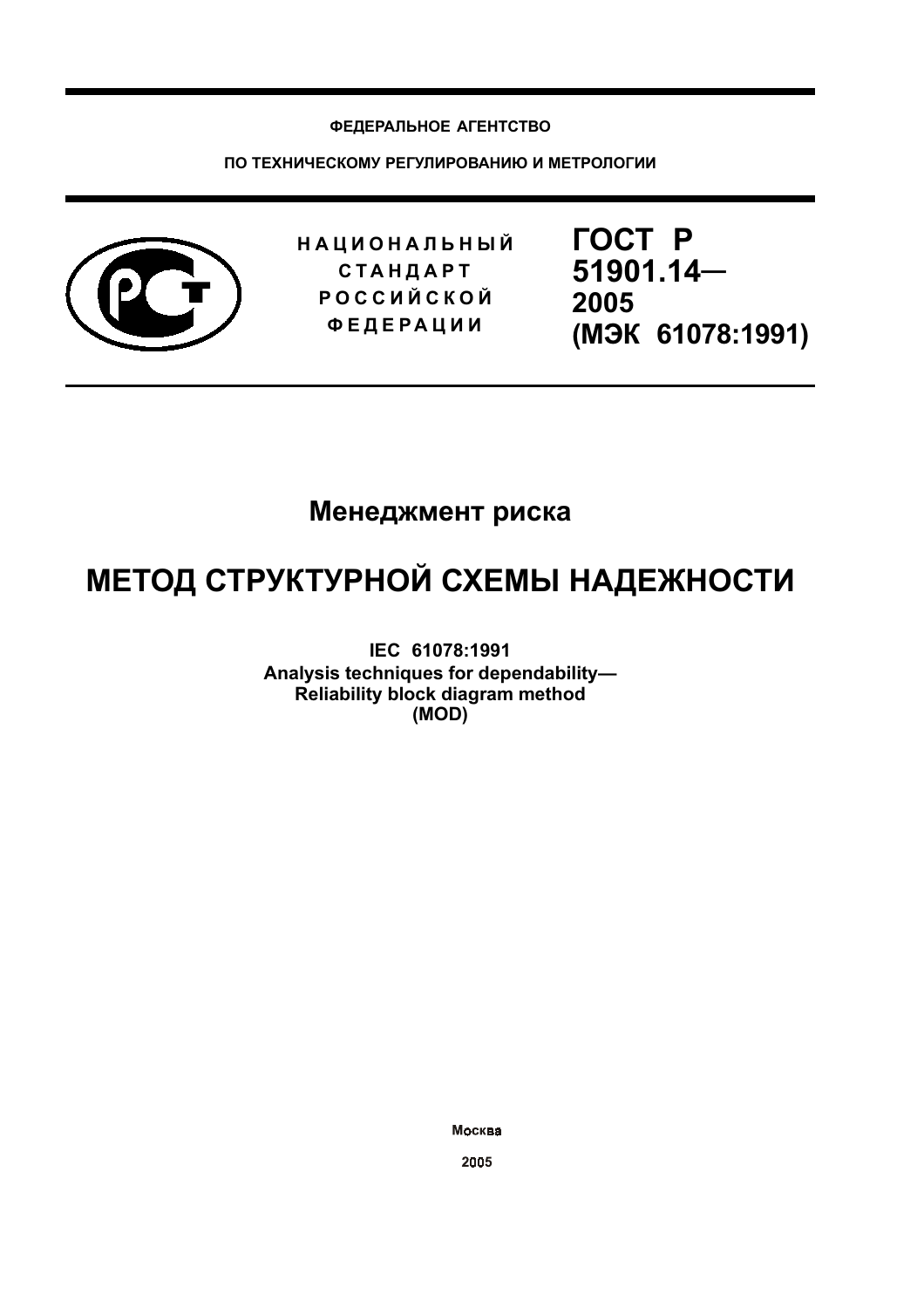## Предисловие

Задачи, основные принципы и правила проведения работ по государственной стандартизации Российской Федерации установлены ГОСТ Р 1.0—92 «Государственная система стандартизации Российской Федерации. Основные положения» и ГОСТ Р 1.2-92 «Государственная система стандартизации Российской Федерации. Порядок разработки государственных стандартов»

#### Сведения о стандарте

1 ПОДГОТОВЛЕН Научно-исследовательским центром контроля и диагностики технических систем на основе собственного аутентичного перевода стандарта, указанного в пункте 4

2 ВНЕСЕН Научно-техническим управлением Госстандарта России

3 УТВЕРЖДЕН И ВВЕДЕН В ДЕЙСТВИЕ Приказом Федерального агентства по техническому регулированию и метрологии от 31 мая 2005 г. № 110-ст

4 Настоящий стандарт является модифицированным по отношению к международному стандарту МЭК 61078:1991 «Методы анализа надежности. Метод структурной схемы надежности» (IEC 61078:1991 «Analysis techniques for dependability - Reliability block diagram method») путем внесения технических отклонений, объяснение которых приведено во введении к настоящему стандарту.

Наименование настоящего стандарта изменено относительно наименования указанного международного стандарта для приведения в соответствие с ГОСТ Р 1.5 (подраздел 3.6).

Изменения, введенные в настоящий стандарт по отношению к международному стандарту, обусловлены необходимостью наиболее полного достижения целей национальной стандартизации

### 5 ВВЕДЕН ВПЕРВЫЕ

Информация об изменениях к настоящему стандарту публикуется в указателе «Национальные стандарты», а текст этих изменений — в информационных указателях «Национальные стандарты». В случае пересмотра или отмены настоящего стандарта соответствующая информация будет опубликована в информационном указателе «Национальные стандарты»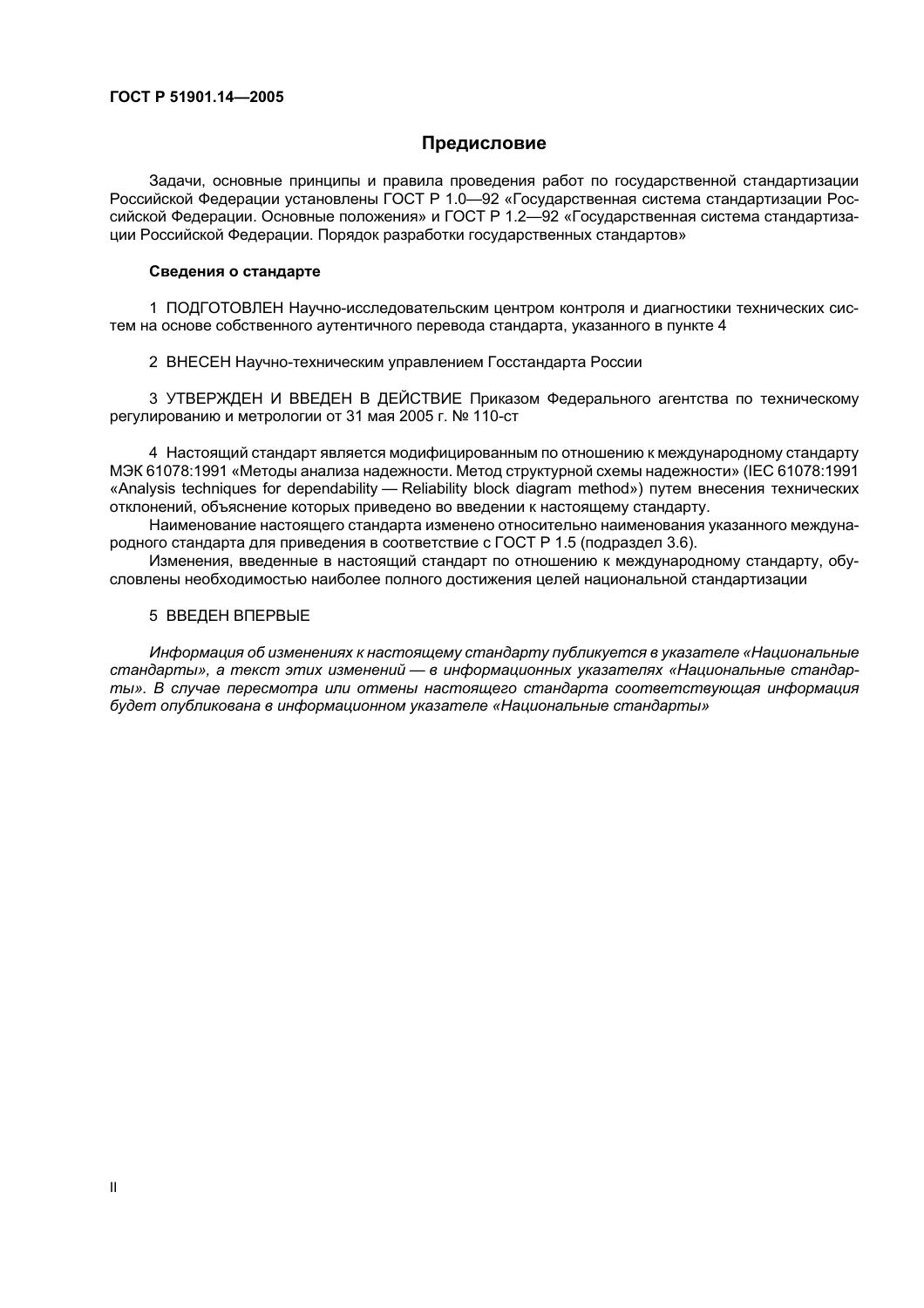## Содержание

| 9 Распространение метода на вычисление коэффициента технического использования 13 |  |
|-----------------------------------------------------------------------------------|--|
|                                                                                   |  |
|                                                                                   |  |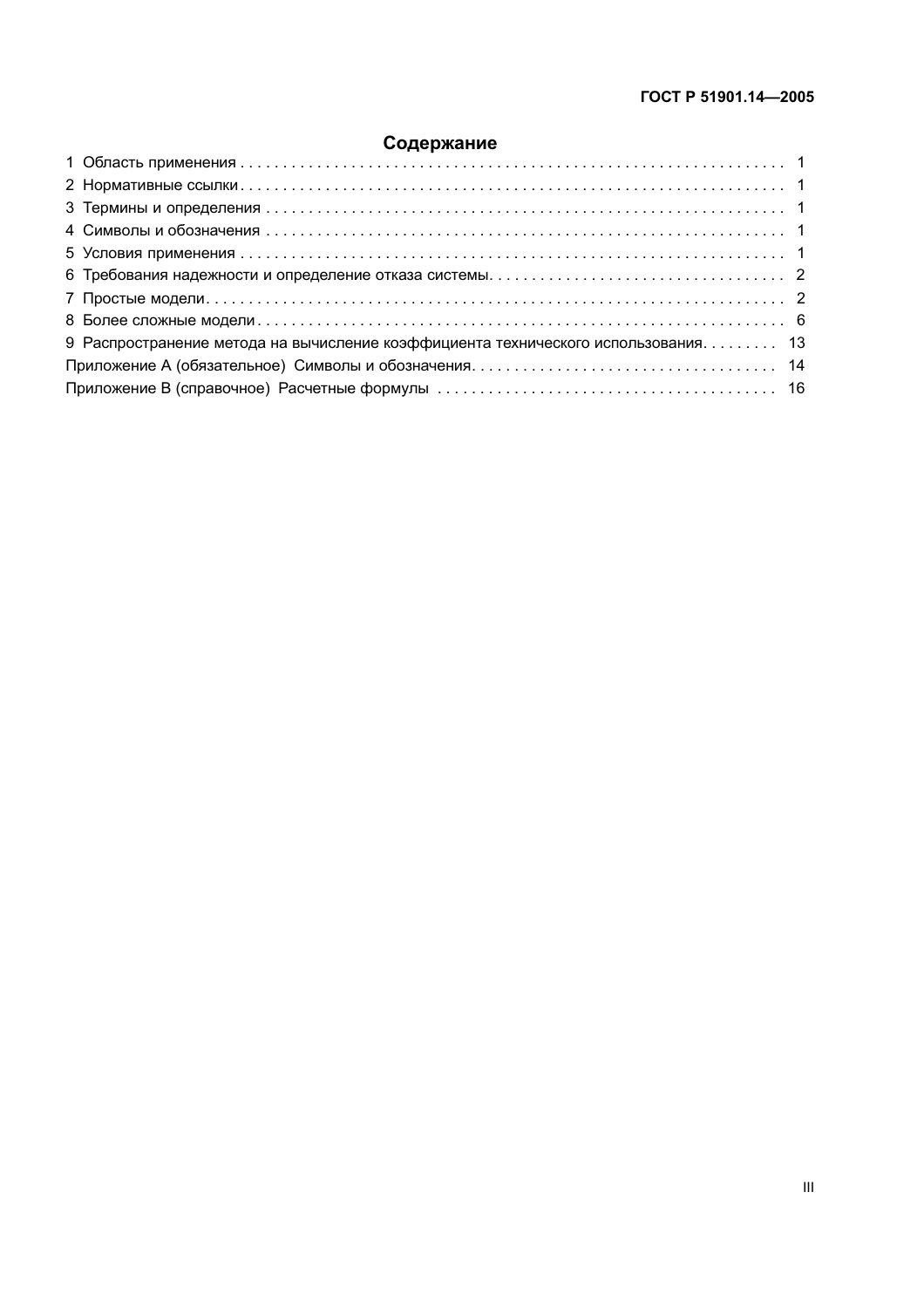## Введение

Метод структурной схемы надежности является одним из методов, часто используемых при анализе рисков технических и технологических систем. Общие принципы оценки риска технологических систем регламентированы ГОСТ Р 51901-2002 «Управление надежностью. Анализ риска технологических систем». Метод позволяет строить модели технической и технологической систем и оценивать вероятности возможных благоприятных и неблагоприятных событий.

Метод структурной схемы надежности применяется также в различных аналитических методах исследования надежности. При этом цели каждого применяемого метода, их пригодность (индивидуальная или в сочетании с другими методами) для оценки надежности и работоспособности данной системы или компонента должны исследоваться аналитиком до начала применения метода структурной схемы надежности. Необходимо также учитывать результаты, полученные каждым методом, необходимые для анализа данные, сложность анализа и другие факторы.

В отличие от применяемого международного стандарта, в настоящий стандарт не включена ссылка на МЭК 60050 (191):1990 «Международный электротехнический словарь. Глава 191, Надежность и качество обслуживания», которую нецелесообразно применять в национальном стандарте из-за отсутствия гармонизированного национального стандарта. В соответствии с этим изменено содержание раздела 3.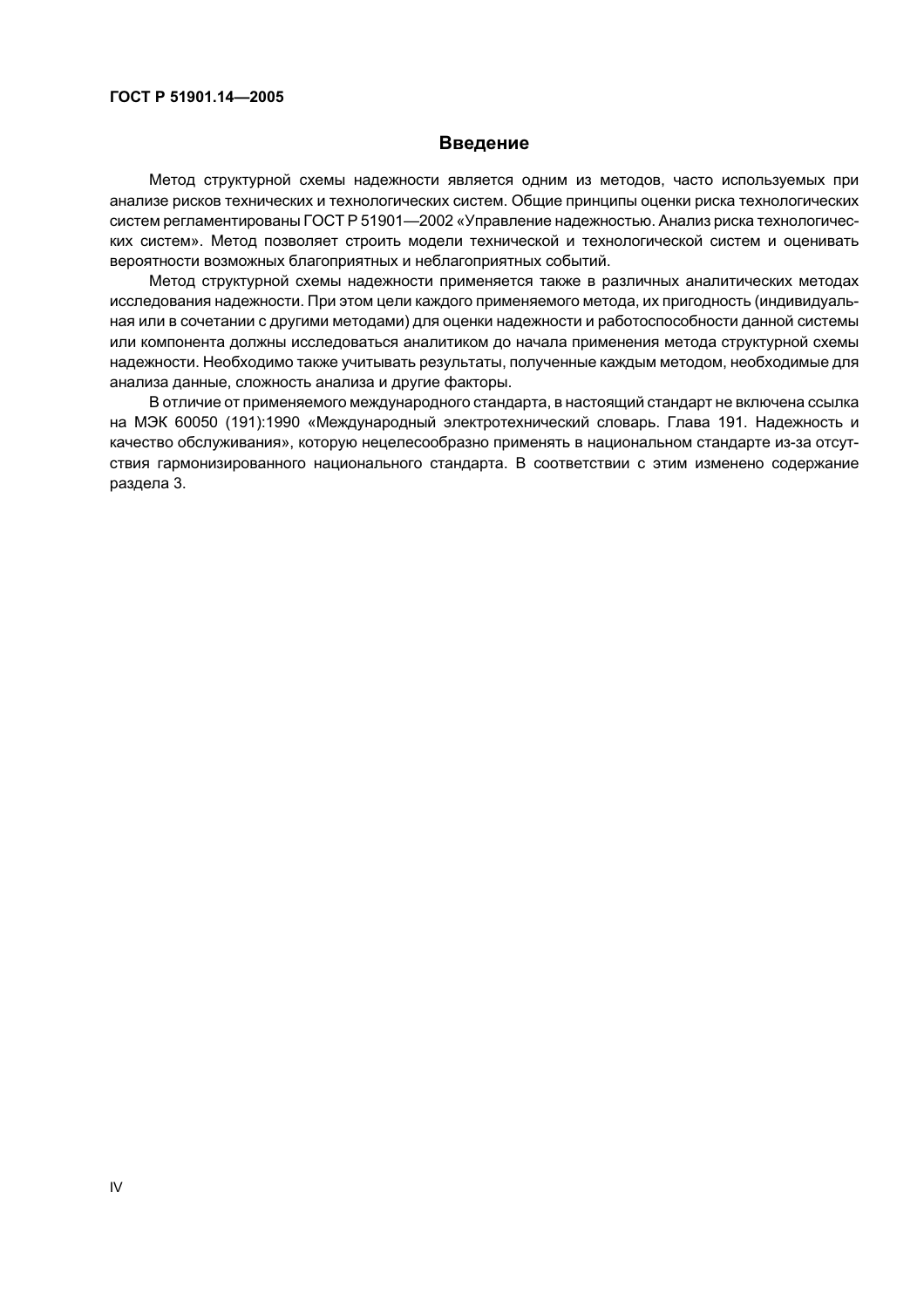## FOCT P 51901.14-2005 (M<sub>3</sub>K 61078:1991)

#### Менеджмент риска

## МЕТОД СТРУКТУРНОЙ СХЕМЫ НАДЕЖНОСТИ

Risk management. Reliability block diagram method

## Дата введения - 2005-09-01

## 1 Область применения

Настоящий стандарт устанавливает процедуры моделирования надежности технической и технологической систем (далее — систем) и использования этой модели для оценки характеристик безотказности и работоспособности систем.

Необходимые расчетные формулы приведены в приложении В.

#### 2 Нормативные ссылки

В настоящем стандарте использована нормативная ссылка на следующий стандарт: ГОСТ 27.002-89 Надежность в технике. Основные понятия. Термины и определения

Примечание — Припользовании настоящим стандартом целесообразно проверить действие ссылочного стандарта по указателю «Национальные стандарты», составленному по состоянию на 1 января текущего года, и по соответствующим информационным указателям, опубликованным в текущем году. Если ссылочный документ заменен (изменен), то при пользовании настоящим стандартом следует руководствоваться замененным (измененным) стандартом. Если ссылочный документ отменен без замены, то положение, в котором дана ссылка на него, применяют в части, не затрагивающей эту ссылку.

## 3 Термины и определения

В настоящем стандарте применены термины по ГОСТ 27.002.

## 4 Символы и обозначения

Используемые в настоящем стандарте символы и обозначения приведены в приложении А.

#### 5 Условия применения

Структурная схема надежности является наглядным представлением надежности системы. Она показывает логическую связь компонентов, необходимую для работы системы.

Описанные методы построения структурной схемы надежности предназначены для применения прежде всего к системам без восстановления и системам, в которых порядок появления отказов не имеет значения. Для систем, порядок отказов в которых должен приниматься во внимание, или систем с восстановлением применяют другие методы моделирования надежности системы, например Марковский анализ. Предполагается, что в любой момент времени элемент системы может находиться только в одном из двух возможных состояний: исправном или неисправном.

В символическом представлении не делают различий между открытой и замкнутой схемой или другими моделями отказов, но при определении количественной оценки эти различия необходимо указывать.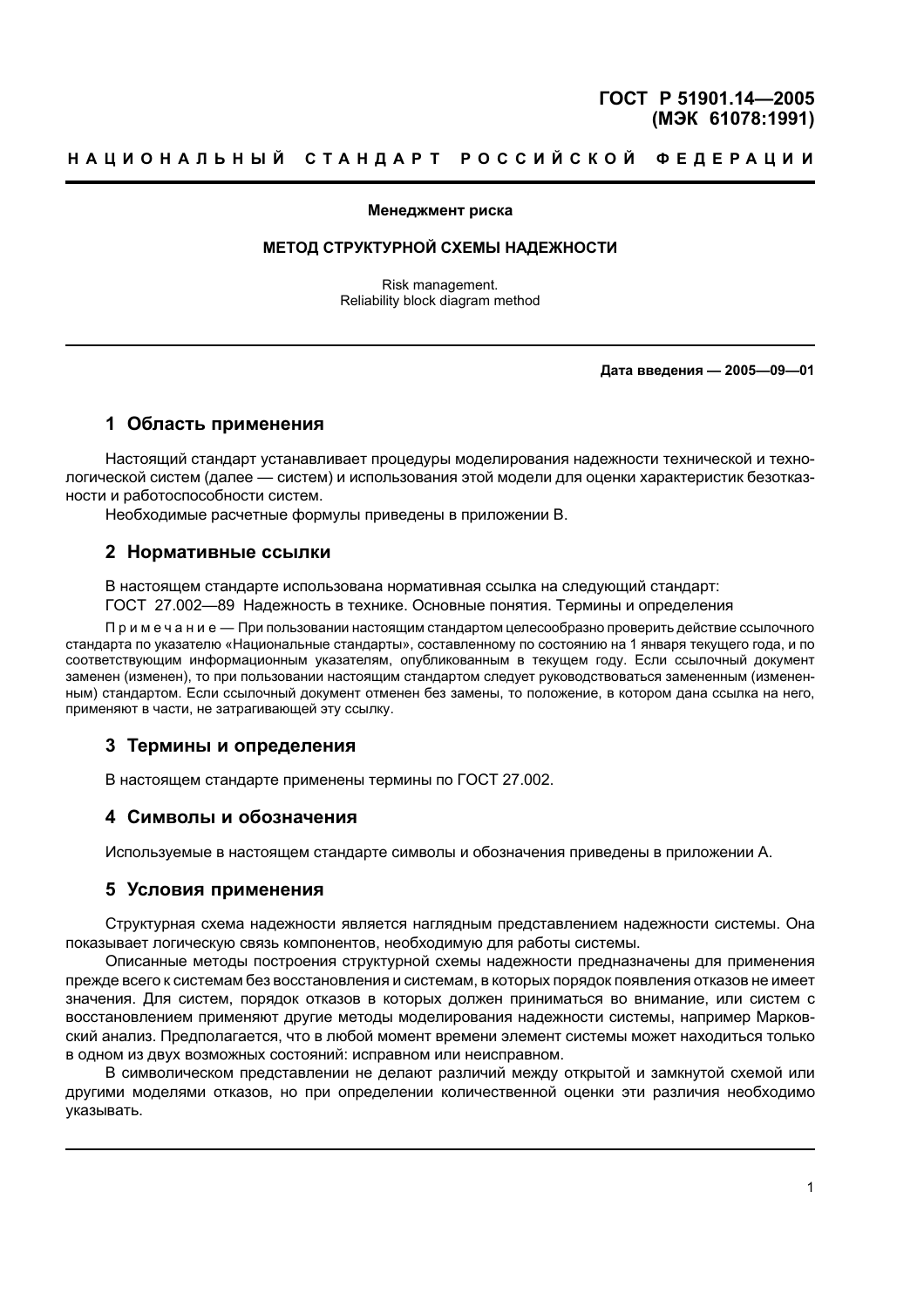## 6 Требования надежности и определение отказа системы

## 6.1 Общие положения

Предпосылкой для построения моделей надежности системы явилось изображение путей сигнала, обеспечивающих работоспособность системы. Часто требуется более одного определения отказа системы. Отказы системы должны быть определены и перечислены.

Кроме того, необходимы четкие инструкции относительно:

- функций, выполняемых системой;
- параметров эффективности и допустимых границ изменения этих параметров;
- режимов эксплуатации системы и условий окружающей среды.

При построении структурной схемы надежности могут использоваться различные методы количественного анализа. Поэтому необходимо дать четкое определение отказа системы. Работоспособность системы зависит от одного или нескольких отказов системы. Для каждого определения отказа системы следующим шагом является деление системы на логические блоки в соответствии с целями анализа надежности. Отдельные логические блоки могут представлять собой подсистемы, каждая из которых, в свою очередь, может быть представлена своей структурной схемой надежности.

Количественный анализ структурной схемы надежности проводят различными методами. В зависимости от типа структурной схемы могут использоваться простые Булевы методы и/или анализ множества соединений и прерываний. Вычисления проводят на основе данных надежности основных компонент

Необходимо заметить, что структурная схема надежности необязательно отражает физические связи аппаратных средств

## 6.2 Эксплуатация системы

Может оказаться возможным использование системы для более чем одного режима функционирования. Если для каждого режима используются отдельные системы, такие режимы должны обрабатываться независимо от остальных. При этом соответственно должны использоваться самостоятельные модели надежности. Если одна и та же система предназначена для выполнения всех функций, то для каждого типа операций должны использоваться отдельные структурные схемы надежности. Четкие требования надежности, связанные с каждым аспектом функционирования системы, являются необходимой предпосылкой составления структурной схемы надежности.

## 6.3 Условия окружающей среды

Спецификации на параметры системы должны включать описание условий окружающей среды, предусмотренных проектом для работы системы. Они должны включать описание условий, которым система будет подвергаться в процессе транспортирования, хранения и эксплуатации.

Некоторое оборудование предназначено для использования в различных условиях, например на борту корабля, самолета или на суше. В этом случае оценки надежности могут быть выполнены на основе одной и той же структурной схемы надежности, но с применением интенсивностей отказов, соответствующих конкретным условиям эксплуатации.

## 6.4 Цикл работы

Должна быть установлена взаимосвязь между календарным временем работы и циклами процессов включения—выключения системы. Если процессы включения и выключения оборудования не вызывают отказ системы, а интенсивность отказов оборудования при хранении незначительна, то необходимо рассматривать только фактическое время работы оборудования.

В некоторых случаях процессы включения и выключения являются главной причиной отказов работы оборудования. Кроме того, оборудование может иметь более высокую интенсивность отказов при хранении, чем при эксплуатации. В сложных случаях, когда включаются и выключаются только части системы, допускаются другие методы (например Марковский анализ).

## 7 Простые модели

## 7.1 Разработка модели

При разработке модели системы сначала необходимо дать определение работоспособного состояния системы. Если возможно более одного определения, то для каждого определения может потребоваться отдельная структурная схема надежности. Затем необходимо разделить систему на блоки так,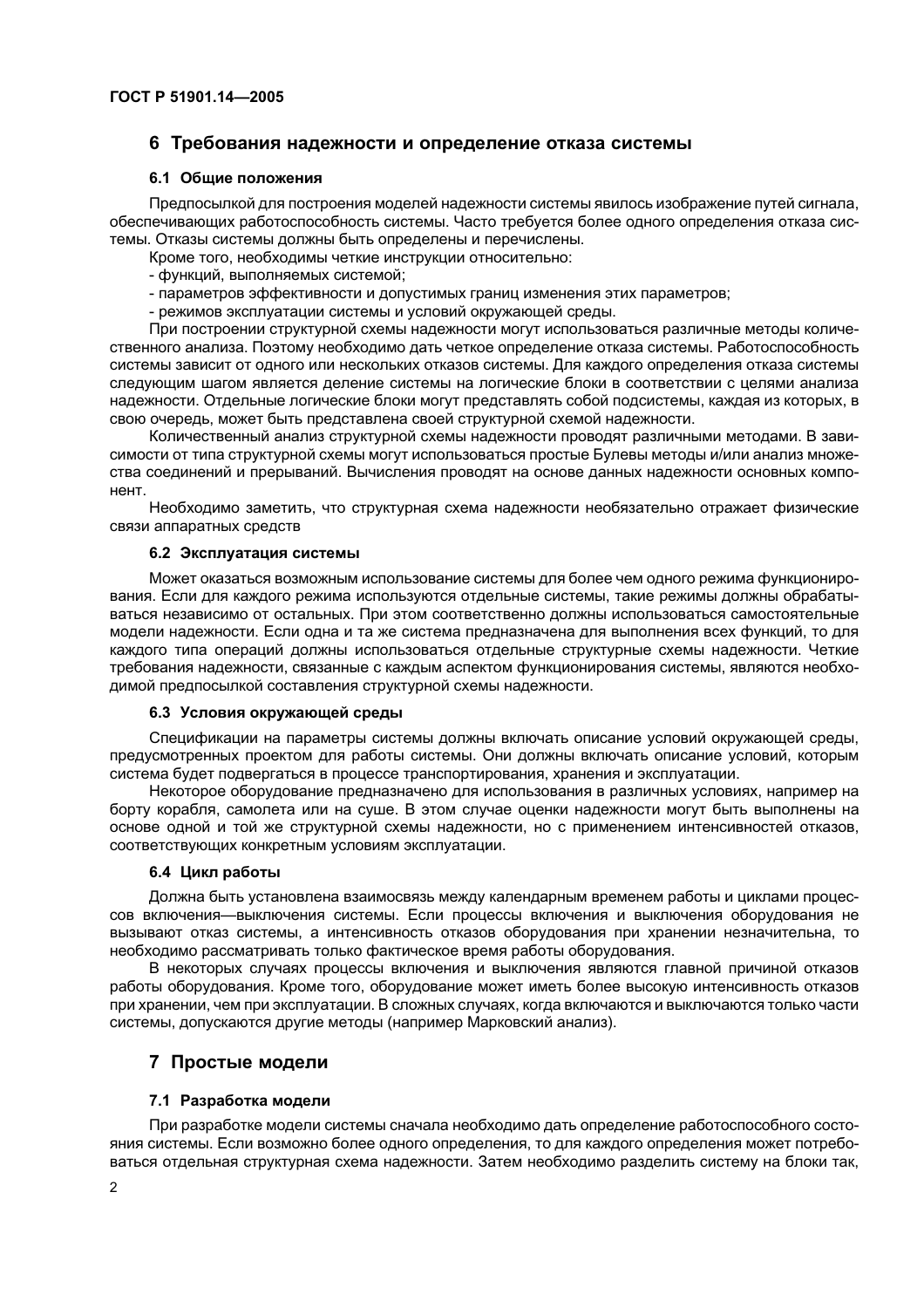чтобы определить логику их взаимодействия в системе. При этом каждый блок должен быть статистически независимым и максимально большим. В то же время каждый блок не должен содержать (по возможности) резервирования. Для простоты числовой оценки каждый блок должен содержать только такие элементы, которые соответствуют одному и тому же статистическому распределению наработок до отказа.

На практике могут понадобиться повторные попытки построения структурной схемы (в соответствии с вышеуказанными требованиями) прежде, чем будет построена окончательная структурная схема належности.

Затем, используя определение отказа системы, строят структурную схему, в которой подключение блоков формирует «путь успеха» системы. Как указано в структурных схемах, приведенных на рисунках 1-4, различные пути между портами ввода и вывода проходят через такие комбинации блоков, которые должны обеспечивать функционирование системы. Если для функционирования системы требуется, чтобы функционировали все блоки, то соответствующей структурной схемой является такая схема, в которой все блоки соединены последовательно, как показано на рисунке 1.



I — входной порт, О — порт вывода; А, В, С, Z — блоки системы

#### Рисунок 1

Структурные схемы этого типа называются последовательными структурными схемами надежности.

Другой тип структурной схемы применяют в случае, когда отказ одного компонента или блока не влияет на работоспособность системы в соответствии с определением отказа системы. Если в этом случае вся цепочка дублирована, то структурная схема имеет вид, показанный на рисунке 2. Если дублирован каждый блок в цепочке, структурная схема имеет вид, показанный на рисунке 3.



Структурные схемы этого типа называются параллельными структурными схемами надежности. Структурные схемы, используемые для описания надежности системы, часто являются комбинацией последовательных и параллельных соединений. Такие структурные схемы можно построить, если рассмотреть систему, состоящую из дублированной цепочки, включающей три повторяющихся элемента А, В и С и общий элемент питания D. Итоговые структурные схемы представлены на рисунках 4 и 5.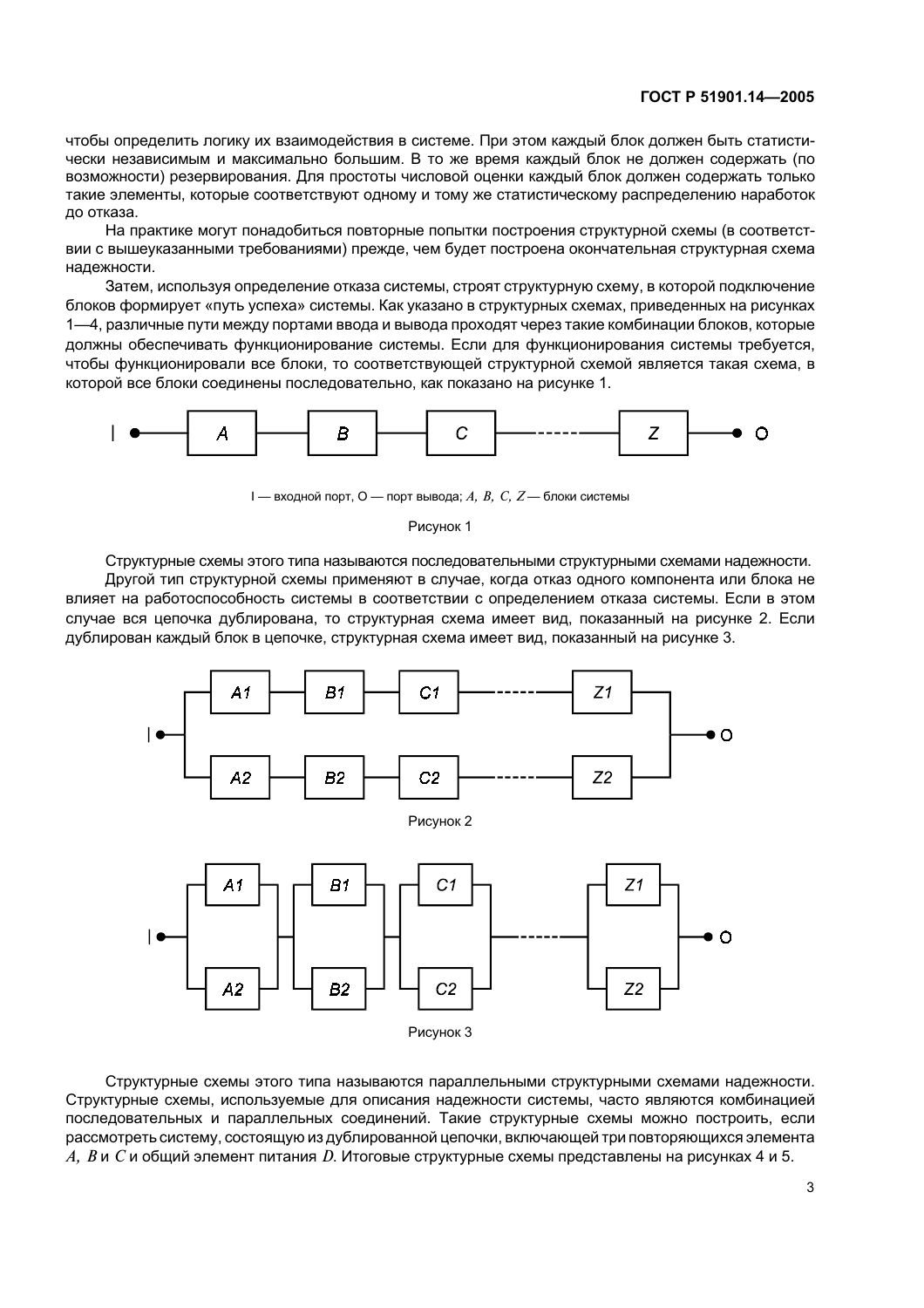

Из-за статистической независимости отказ любого блока не должен повышать вероятность отказа любого другого блока системы. В частности, отказ дублированного блока не должен влиять на работу источников питания и источников сигнала системы.

На практике встречаются системы, для работы которой необходимо функционирование т или более из и элементов, соединенных параллельно. Структурная схема такой системы имеет вид, показанный на рисунках 6, 7.









Таким образом, структурная схема, изображенная на рисунке 6, для работы системы допускает отказ не более одного элемента.

Большинство структурных схем надежности легко понятны, а требования к работе системы - очевидны. Однако не все структурные схемы являются комбинациями последовательных или параллельных систем.

Пример такой структурной схемы представлен на рисунке 8.

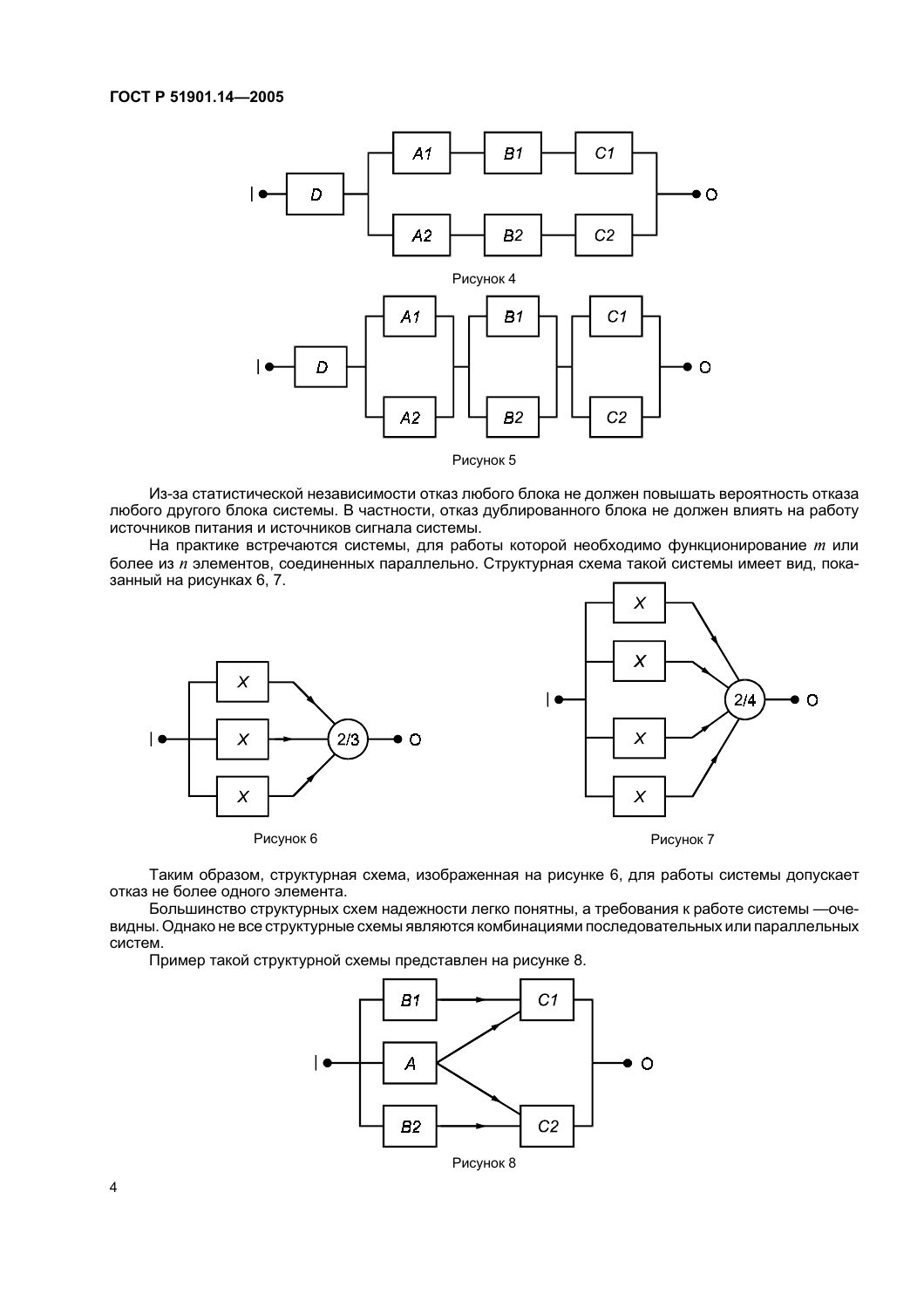Представленная структурная схема достаточно простая. Система находится в рабочем состоянии, если одновременно работают элементы В1 и С1 или А и С1, или А и С2, или В2 и С2. Работы элементов В1 и С2 или В2 и С2 недостаточно для работы системы. Рисунок 8 можно интерпретировать как систему подачи топлива на двигатели легкого самолета. Элемент В1 представляет поставку топлива на двигатель левого борта С1, элемент В2 — поставку топлива на двигатель правого борта С2, а элемент А резервную поставку на оба двигателя. Системное определение отказа — должны отказать оба двигателя самолета.

Необходимо заметить, что на всех приведенных на рисунках 1—8 структурных схемах ни один блок не появляется более одного раза. Процедуры построения формул для определения вероятности безотказной работы структурных схем таких типов приведены в разделе 8.

## 7.2 Оценка вероятности безотказной работы

Вероятность безотказной работы (далее - ВБР) системы  $R_{\rm N}(t)$  - это вероятность того, что система может исполнять требуемую функцию в данных условиях для данного интервала времени (0, t). В общем случае ВБР определяют по формуле

$$
R_{\mathcal{S}}(t) = \exp\left[-\int_{0}^{t} \lambda(u) \ du\right],
$$

где  $\lambda(u)$  — интенсивность отказов системы в момент времени  $t = u$ . Для простоты  $R_{\rm S}(t)$  будем записывать как  $R_{\rm S}$ .

Вероятность отказа системы  $F_S$  определяют по формуле

$$
F_{\rm S} = 1 - R_{\rm S}
$$

#### 7.2.1 Последовательные модели

Для систем, схема которых изображена на рисунке 1, ВБР системы  $R_S$ определяют по формуле

$$
R_S = R_A R_B R_C, \dots, R_Z,
$$
\n<sup>(1)</sup>

то есть ВБР системы является произведением ВБР всех блоков, входящих в систему.

7.2.2 Параллельные модели

Для систем, схема которых изображена на рисунке 9, вероятность отказа системы  $F_S$ определяют по формуле



Рисунок 9

Следовательно ВБР системы  $R_S$  вычисляют по формуле

$$
R_S = R_A + R_B - R_A R_B. \tag{2}
$$

Формулы (1) и (2) могут быть объединены. Для системы, схема которой изображена на рисунке 2, но имеет три элемента в каждой ветке, ВБР системы определяют по формуле

$$
R_S = R_{A1}R_{B1}R_{C1} + R_{A2}R_{B2}R_{C2} - R_{A1}R_{B1}R_{C1}R_{A2}R_{B2}R_{C2}.
$$
\n(3)

Аналогично для системы, изображенной на рисунке 3, ВБР системы определяют по формуле

$$
R_S = (R_{A1} + R_{A2} - R_{A1}R_{A2}) (R_{B1} + R_{B2} - R_{B1}R_{B2}) (R_{C1} + R_{C2} - R_{C1}R_{C2}).
$$
\n(4)

Для систем, схемы которых изображены на рисунках 4 и 5, формулы для ВБР системы получают умножением выражений (3) и (4) на  $R_D$ .

## 7.2.3 Модели т из п (идентичные элементы)

Если система представляет собой параллельное соединение и идентичных элементов, а для ее работоспособности требуется исправность *m* элементов из *n*, то BБР системы  $R_S$ вычисляют по формуле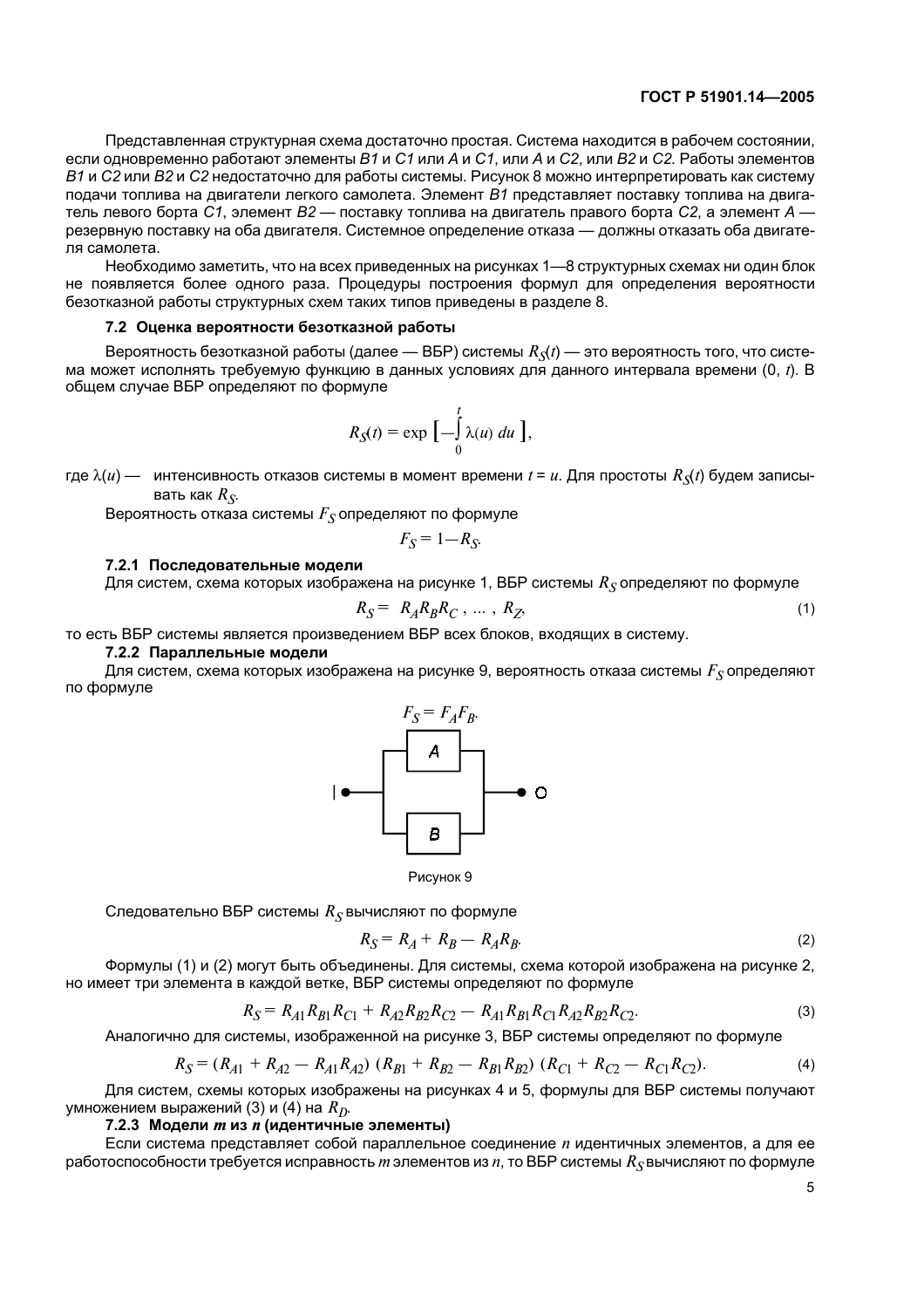$$
R_S = \sum_{r=0}^{n} {n \choose r} R^{n-r} (1 - R)^r.
$$
 (5)

Таким образом. ВБР системы, схема которой изображена на рисунке 6, вычисляют по формуле

$$
R_S = R^3 + 3R^2(1 - R) = 3R^2 - 2R^3,
$$
\n(6)

где  $R$  — ВБР отдельных элементов.

Аналогично для системы, структурная схема надежности которой изображена на рисунке 7, ВБР определяют по формуле

$$
R_S = R^4 + 4R^3(1 - R) + 6R^2(1 - R)^2 = 3R^4 - 8R^3 + 6R^2.
$$
 (7)

Если не все элементы и системы идентичны, то для определения ВБР рекомендуется использовать более общие процедуры, приведенные в 8.3.

#### 7.2.4 Модели с ненагруженным резервом

Другая часто используемая форма резервирования — ненагруженный резерв. В наиболее простом случае структурная схема надежности системы с ненагруженным резервом изображена на рисунке 10.



 $A$  — сетевой активный элемент:  $B$  — элемент, находящийся в режиме ожидания и включающийся в случае отказа элемента А

#### Рисунок 10

Формулы (1) - (4) не допускается применять для анализа надежности систем с ненагруженным резервом. Если при эксплуатации оба элемента имеют постоянную интенсивность отказа и при резервировании имеют нулевую интенсивность отказа, то формула для ВБР системы имеет вид

$$
R_{\rm S}(t) = e^{-\lambda t} (1 + \lambda t)
$$

Если имеется и элементов в резерве, эта формула принимает вид

$$
R_{\mathcal{S}}(t) = e^{-\lambda t} \left[ 1 + \lambda t + \frac{(\lambda t)^2}{2!} + \frac{(\lambda t)^3}{3!} + \ldots + \frac{(\lambda t)^n}{n!} \right].
$$

Структурная схема надежности системы должна включать блоки, представляющие надежность выключателя, который часто является «слабым местом» систем с резервированием.

Следует также обратить внимание на то, что в отличие от всех примеров, рассмотренных выше, ВБР элемента В зависит от времени, когда элемент А откажет. Другими словами, отказы элементов А и В не могут оцениваться как независимые. Таким образом, для анализа резервированной системы должны использоваться другие процедуры, такие как Марковский анализ.

## 8 Более сложные модели

#### 8.1 Общие процедуры

Формулы для определения ВБР систем, структурная схема надежности которых представляет собой комбинацию структурных схем надежности систем, рассмотренных в разделе 7, определяются на основе формул (1) — (7). Однако для некоторых систем ВБР не могут быть определены по вышеупомянутым формулам. Такие системы являются более сложными и для них должны использоваться более сложные методы анализа надежности. Следует заметить, что для оценки ВБР может использоваться метод Монте-Карло, но такие методы не рассматриваются в настоящем стандарте.

Стандарт распространяется на процедуры, которые используют предположение о независимости в соответствии с 7.1.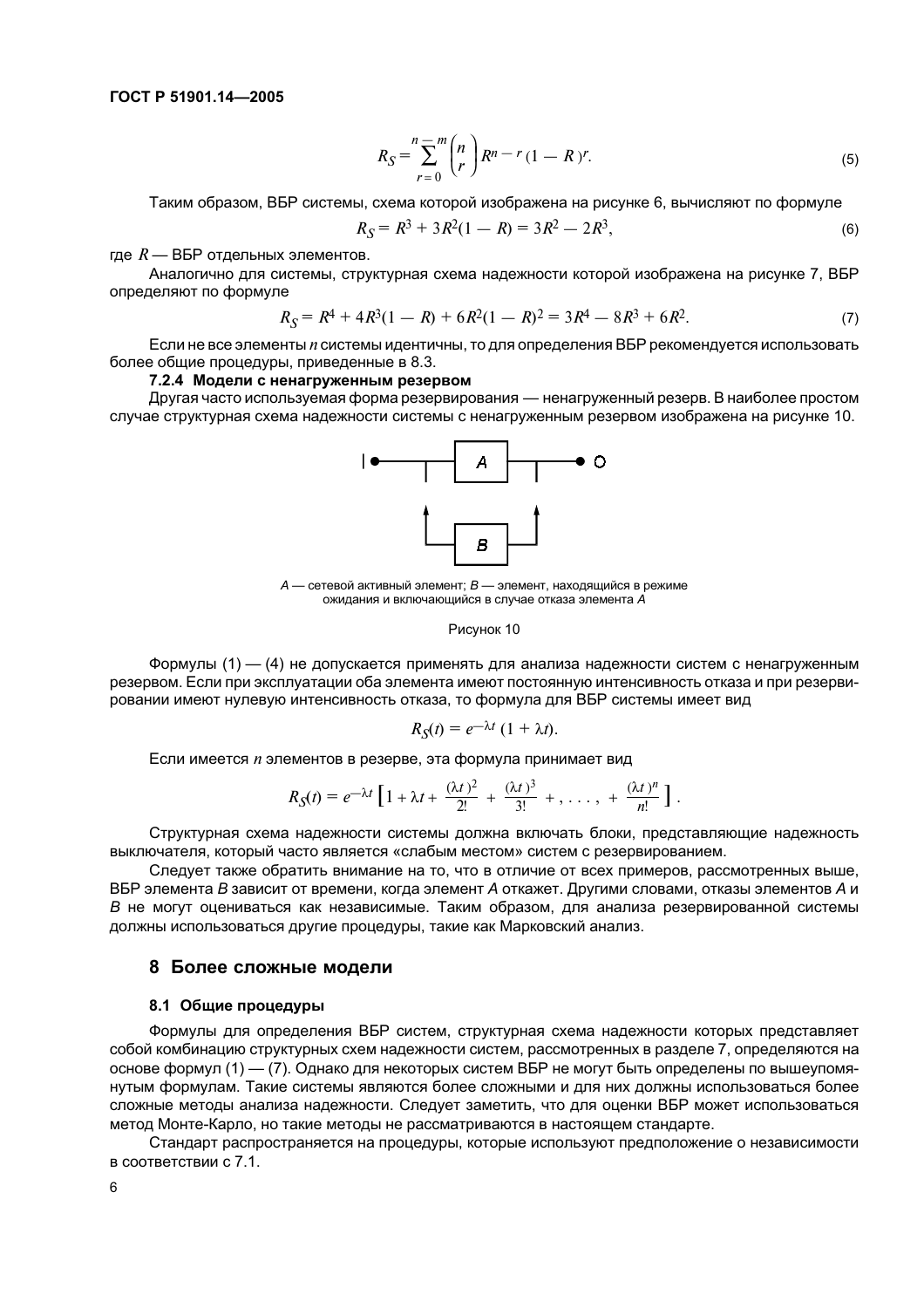## 8.1.1 Использование правила условной вероятности

При работе со структурной схемой, изображенной на рисунке 8, используют другие методы. Один из таких методов состоит в том, чтобы повторно использовать следующее соотношение:

 $R_S = P_r(SS|X)$ работоспособный)  $P_r(X)$ работоспособный) +  $P_r(SS|X)$ отказавший)  $\times$  $\times P_r$  (SS |X отказавший),

где  $R_S$  — ВБР системы;  $P_r$  (SS | X работоспособный) — ВБР системы, при условии, что блок X работоспособен;  $P_r$  (SS | X отказавший) — ВБР системы, при условии, что элемент Х отказал.

Например, если на рисунке 8 элемент А отказал, структурная схема системы преобразуется в структурную схему, изображенную на рисунке 11.



Поэтому  $P_r(SS|$  отказавший) =  $R_{B1}R_{C1} + R_{B2}R_{C2} - R_{B1}R_{C1}R_{B2}R_{C2}$ .

Если элемент А работоспособен, структурная схема системы преобразуется в структурную схему, изображенную на рисунке 12.



Рисунок 12

Поэтому  $P_r$  (SS | A работоспособный) =  $R_{C1} + R_{C2} - R_{C1}R_{C2}$ . Следовательно:

$$
R_S = (R_{C1} + R_{C2} - R_{C1}R_{C2})R_A + (R_{B1}R_{C1} + R_{B2}R_{C2} - R_{B1}R_{C1}R_{B2}R_{C2}) \times (1 - R_A).
$$

Если  $R_{C1}$  =  $R_{C2}$  =  $R_C$  и  $R_{B1}$  =  $R_{B2}$  =  $R_B$ , то вышеупомянутая формула упрощается до вида

$$
R_S = (2R_C - R_C^2)R_A + (2R_B R_C - R_B^2 R_C^2)(1 - R_A). \tag{8}
$$

Вышеупомянутый метод допускается применять для проверки формул (5)-(7).

#### 8.1.2 Использование Булевых таблиц

8.1.2.1 Общие положения

Пути работоспособности, изображенные с помощью структурной схемы надежности, могут быть описаны Булевыми формулами. Например, три элемента А, В и С, соединенные параллельно (для работы системы достаточно одного работоспособного элемента), могут быть представлены структурной схемой надежности, изображенной на рисунке 13, или описаны Булевым выражением:

$$
SS = A \cup B \cup C,\tag{9}
$$

где SS - событие, состоящее в том, что система находится в работоспособном состоянии;

 $A, B$  и  $C$  — события, состоящие в том, что компоненты  $A, B$  и  $C$  находятся в работоспособном состоянии.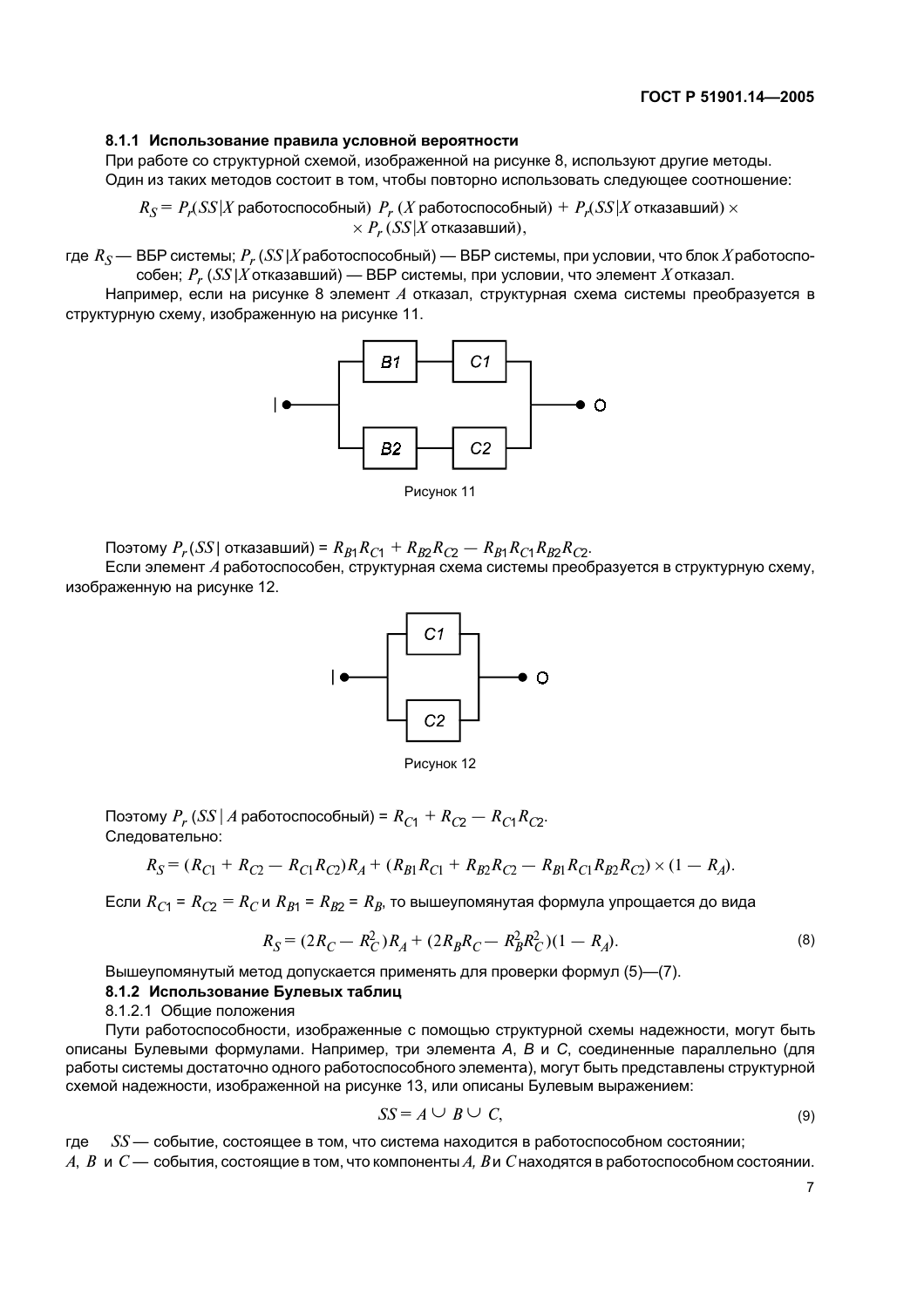

Рисунок 13

Однако Булевы события A, B и C в формуле (9) не могут быть заменены вероятностями  $R_A$ ,  $R_B$ ,  $R_C$ для получения формулы для определения ВБР системы, потому что выражение (9) является набором «пересекающихся» событий. Выражение (9) можно записать как сумму непересекающихся событий следующим образом

$$
SS = \overline{ABC} \cup \overline{ABC} \cup \overline{ABC} \cup \overline{ABC} \cup \overline{ABC} \cup \overline{ABC} \cup \overline{ABC} \tag{10}
$$

С позиций Булевой алгебры выражения (9) и (10) идентичны. Однако в выражении (10) каждая буква А,  $\overline{A}$ ,  $B$ ,  $\overline{B}$ ,  $C$ ,  $\overline{C}$  может быть заменена соответствующим знаком ВБР —  $R_{A}$  (1 —  $R_{A}$ ),  $R_{B}$ , (1 —  $R_{B}$ ),  $R_C$ ,  $(1 - R_C)$ .

Для ВБР системы получаем следующую формулу

$$
R_S = R_A(1 - R_B) (1 - R_C) + (1 - R_A)R_B (1 - R_C) + (1 - R_A)(1 - R_B)R_C + R_A(1 - R_B)R_C + R_A R_B R_C (1 - R_C) + (1 - R_A)R_B R_C + R_A R_B R_C.
$$
\n<sup>(11)</sup>

Каждый более простой способ записи выражения (9) с помощью непересекающихся событий имеет вил:

$$
SS = A + \overline{AB} + \overline{B}\overline{AC}.
$$
 (12)

Таким образом,  $R_S = R_A + (1 - R_A)R_B + (1 - R_B) (1 - R_A)R_C$ .  $(13)$ 

Упрощенные выражения (11) и (13) идентичны.

Процесс вывода формулы (11) может быть выполнен более подробно с применением таблицы истинности (таблица 1) для преобразования выражения (9) в выражение (10).

Таблица 1

| Элемент                                      |  |  | Система |  |
|----------------------------------------------|--|--|---------|--|
|                                              |  |  |         |  |
|                                              |  |  |         |  |
|                                              |  |  |         |  |
|                                              |  |  |         |  |
|                                              |  |  |         |  |
|                                              |  |  |         |  |
|                                              |  |  |         |  |
|                                              |  |  |         |  |
|                                              |  |  |         |  |
| $R^{\text{O}}$<br>$\Gamma$<br>$\overline{1}$ |  |  |         |  |

Примечание — 1 — работоспособный элемент, 0 — отказавший элемент.

Двигаясь по таблице сверху вниз, можно записать следующие выражения для определения работоспособных состояний системы:

 $\overline{ABC}$ ,  $\overline{ABC}$ ,  $\overline{ABC}$ ,  $\overline{ABC}$ ,  $\overline{ABC}$ ,  $\overline{ABC}$ ,  $\overline{ABC}$ ,  $\overline{ABC}$ ,

Формула (10) является логическим объединением этих событий.

8.1.2.2 Применение таблицы истинности для примера структурной схемы, изображенной на рисунке 8. Перечисления всех комбинаций работоспособных и отказавших элементов системы приведены в таблице 2.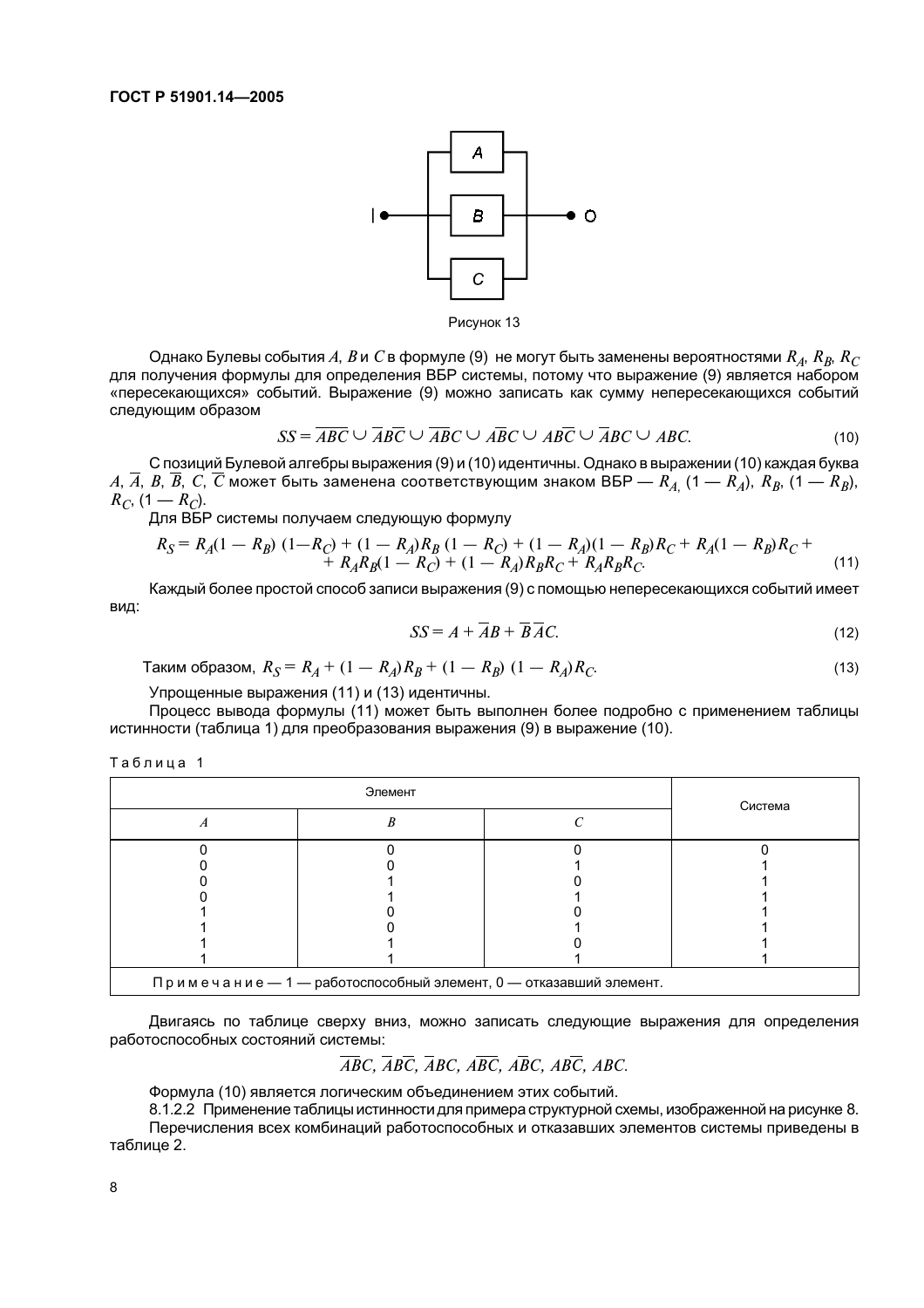#### Таблица 2

| Элемент                                                           |                |                |                  | Система     |                |
|-------------------------------------------------------------------|----------------|----------------|------------------|-------------|----------------|
| <b>B1</b>                                                         | B <sub>2</sub> | C1             | $\mbox{C2}$      | $\mathsf A$ |                |
| $\pmb{0}$<br>0                                                    | $\pmb{0}$<br>U | $\pmb{0}$<br>O | $\mathbf 0$<br>n | 0           | $\pmb{0}$<br>0 |
| Π                                                                 |                | n              |                  |             |                |
|                                                                   |                |                |                  |             |                |
|                                                                   |                |                |                  |             |                |
|                                                                   |                |                |                  |             |                |
|                                                                   |                |                |                  |             |                |
|                                                                   |                |                |                  |             |                |
|                                                                   |                |                |                  |             |                |
|                                                                   |                |                |                  |             |                |
|                                                                   |                |                |                  |             |                |
|                                                                   |                |                |                  |             |                |
|                                                                   |                |                |                  |             |                |
|                                                                   |                |                |                  |             |                |
|                                                                   |                |                |                  |             |                |
|                                                                   |                |                |                  |             |                |
|                                                                   |                |                |                  |             |                |
|                                                                   |                |                |                  |             |                |
|                                                                   |                |                |                  |             |                |
|                                                                   |                |                |                  |             |                |
|                                                                   |                |                |                  |             |                |
|                                                                   |                |                |                  |             |                |
|                                                                   | 2              |                |                  |             |                |
|                                                                   | n              |                |                  |             |                |
|                                                                   |                |                |                  |             |                |
|                                                                   |                |                |                  |             |                |
|                                                                   |                |                |                  |             |                |
|                                                                   |                |                |                  |             |                |
|                                                                   |                |                |                  |             |                |
|                                                                   |                |                |                  |             |                |
|                                                                   |                |                |                  |             |                |
|                                                                   |                |                |                  |             |                |
|                                                                   |                |                |                  |             |                |
| Примечание - 1 - работоспособный элемент, 0 - отказавший элемент. |                |                |                  |             |                |

По таблице 2 можно выбрать комбинации работоспособных элементов и записать выражение для ВБР системы с помощью противоположных событий

$$
SS = \overline{B1} \overline{B2} \overline{C1} \overline{C2}A + \overline{B1} \overline{B2} \overline{C1} \overline{C2}A + , \dots, + B1B2C1C2A. \tag{14}
$$

Из выражения (14) следует, что

$$
R_S = (1 - R_{B1})(1 - R_{B2})(1 - R_{C1})R_{C2}R_A + (1 - R_{B1})(1 - R_{B2})R_{C1}(1 - R_{C2})R_A + \dots, + R_{B1}R_{B2}R_{C1}R_{C2}R_A.
$$

Выражение (14) содержит 19 событий, соответствующих комбинациям работоспособности системы, которые необходимо суммировать, чтобы получить искомый результат. Из приведенного примера легко заметить, что выражение для ВБР, полученное на основе Булева подхода, очень скоро может стать необозримым.

## 8.2 Модели с общими блоками

В структурной схеме надежности систем, рассмотренных в разделе 7, ни один из блоков не используется более одного раза. Это может быть удобно при построении структурной схемы надежности системы, изображенной на рисунке 14. Например, элементы С и D могли бы быть функционально подобными элементами, действующими по отношению друг к другу как дублирующие элементы, но элемент D может быть подключен только элементом В, учитывая, что элемент В подает питание к С и D. На рисунке 14 изображено не только физическое расположение элементов, но и структурная схема надежности. В такой структурной схеме важно направление стрелок.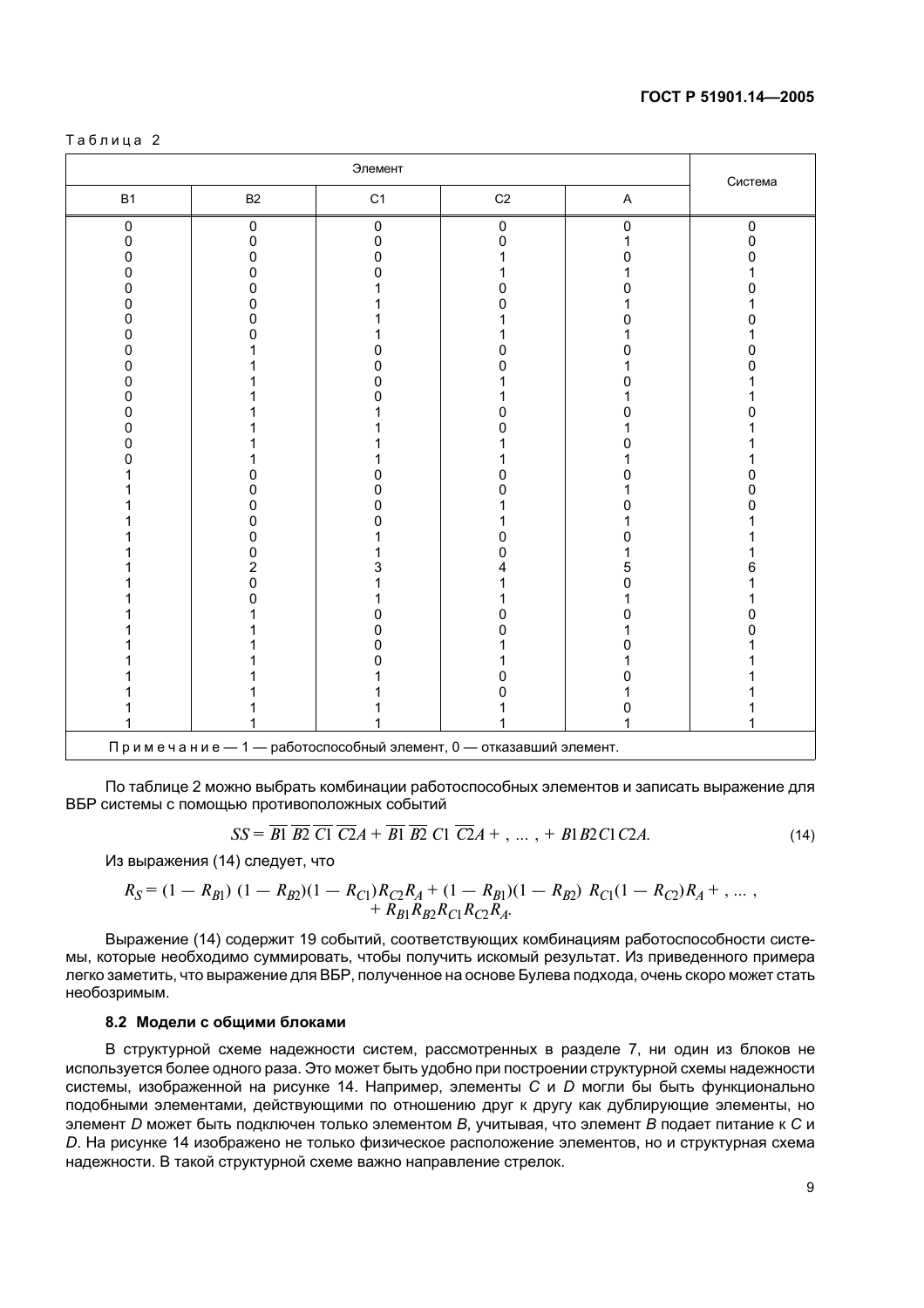



Работоспособность системы в вышеуказанном случае может быть представлена в соответствии со структурной схемой надежности, в которой некоторые блоки входят более одного раза, как изображено на рисунке 15. Эта структурная схема была получена на основе структурной схемы надежности системы, приведенной на рисунке 14, на основе его анализа и выделения пар элементов, одновременный отказ которых приводит к отказу системы. Таким образом, рисунок 15 представляет собой последовательную комбинацию таких пар элементов.





При работе со структурной схемой подобного типа неправильно обрабатывать блоки как независимые пары и затем перемножать ВБР пар. Вместо этого необходимо использовать любой из методов, приведенных в 8.1.1 и 8.1.2.

Например, используя метод, описанный в 8.1.1, получаем:

 $R_S = P_r$  (SS | В работоспособный)  $P_r$  (В работоспособный) +  $P_r$  (SS | В отказавший)  $P_r$  (В отказавший),

где  $P_r$  (SS | В работоспособный) задается в соответствии со структурной схемой надежности, включающей параллельные блоки  $C$  и  $D$ , поскольку

 $Pr(SS|B$  отказавший) =  $P_r(SS|B)$  отказавший |  $C$  работоспособный)  $\times P_r(C)$  работоспособный) +  $P_r$  (SS|B отказавший |C отказавший)  $P_r$  (C отказавший) =  $R_A R_C + 0$ .

Следовательно, 
$$
R_S = (R_D + R_C - R_D R_C) R_B + R_A R_C (1 - R_B) = R_A R_C + R_B R_C + R_B R_D -
$$
  
-  $R_A R_B R_C - R_D R_B R_C$ .

На рисунках 14 и 15 представлены различные способы моделирования одного и того же определения отказа. А именно, отказ системы происходит тогда, когда отказали блоки А и В или В и С, или С и D. Другими словами. Булевы выражения для описания работоспособности системы SS или отказа системы  $SF$  будут одними и теми же для обоих рисунков 14 и 15:

$$
SS = (AC) \cup (BC) \cup (BD),
$$
  
 
$$
SF = (AB) \cup (BC) \cup (CD).
$$

Применяя метод, приведенный в 8.1.2, получаем данные, приведенные в таблице 3.

|  |  |  |  |  | Таблица 3 |  |
|--|--|--|--|--|-----------|--|
|--|--|--|--|--|-----------|--|

| Элемент |  |  |  | Система |
|---------|--|--|--|---------|
|         |  |  |  |         |
|         |  |  |  |         |
|         |  |  |  |         |
|         |  |  |  |         |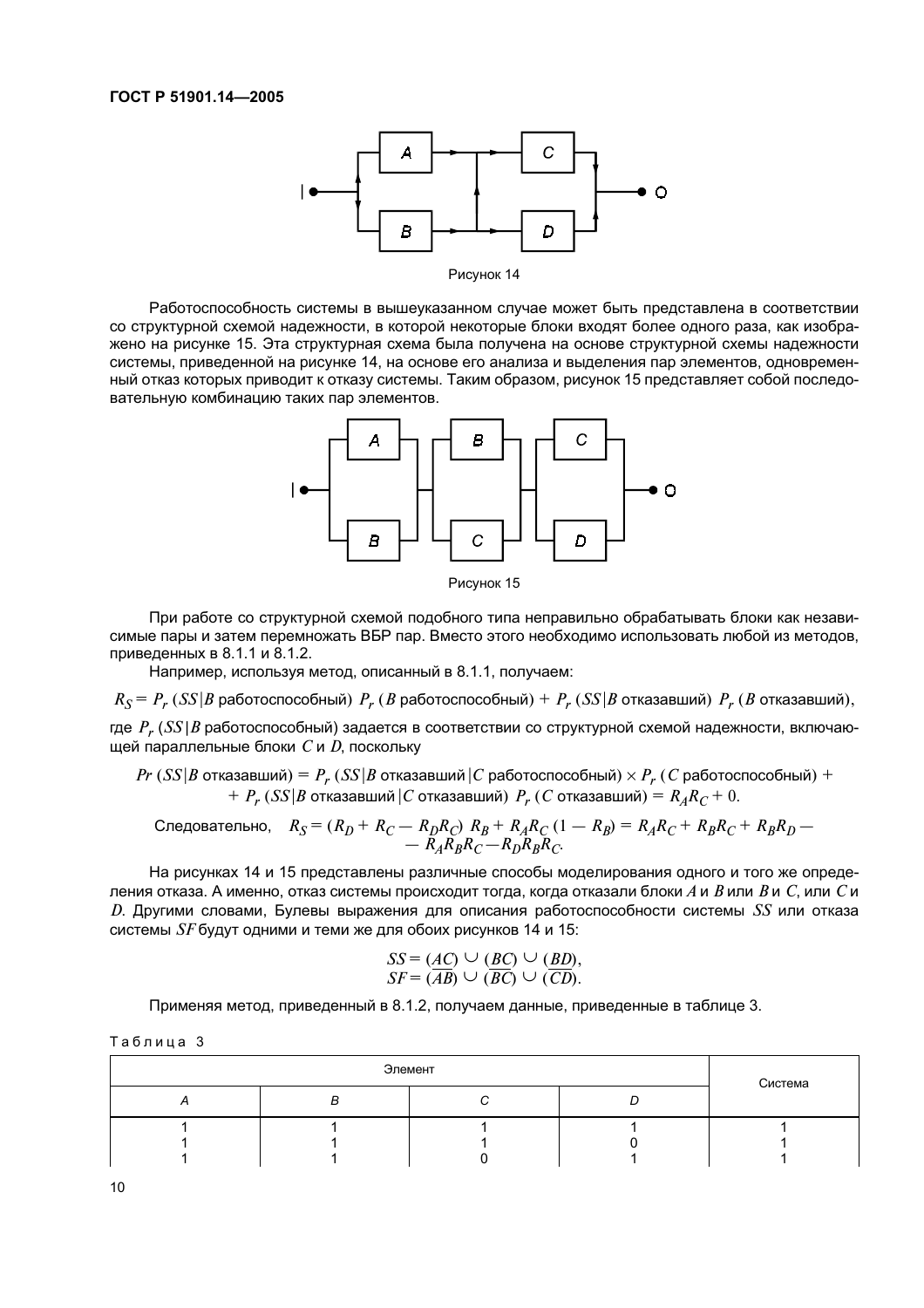Окончание таблицы 3

| Система | Элемент |  |   |   |
|---------|---------|--|---|---|
|         |         |  | B | А |
|         |         |  |   |   |
|         |         |  |   |   |
|         |         |  |   |   |
|         |         |  |   |   |
|         |         |  |   |   |
|         |         |  |   |   |
|         |         |  |   |   |
|         |         |  |   |   |
|         |         |  |   |   |
|         |         |  |   |   |
|         |         |  |   |   |
|         |         |  |   |   |
|         |         |  |   |   |

При помощи таблицы 3 можно записать следующее выражение для ВБР

$$
K_S = R_A R_B R_C R_D + R_A R_B R_C (1 - R_D) + R_A R_B (1 - R_C) R_D + R_A (1 - R_B) R_C R_D + R_A (1 - R_B) R_C R_D + R_A (1 - R_B) R_C (1 - R_D) + (1 - R_A) R_B R_C R_D + (1 - R_A) R_B R_C (1 - R_D) + (1 - R_A) R_B (1 - R_C) R_D
$$

Это выражение можно упростить до вида

$$
R_S = R_A R_B + R_B R_D + R_B R_C - R_A R_B R_C - R_D R_B R_C.
$$

Другой метод, использующий общие блоки, состоит в следующем: сначала игнорируют факт, что некоторые блоки появляются более одного раза, и записывают выражение для ВБР  $R'_{S}$ 

$$
R_S' = (R_A + R_B - R_A R_B) (R_B + R_C - R_B R_C) (R_C + R_D - R_C R_D).
$$

Если скобки перемножить и члены, подобные  $R_A R_B R_C^2$ и  $R_D R_B R_C^2$ , заменить на Булевы эквиваленты  $R_{A}R_{B}R_{C}$  и  $R_{D}R_{B}R_{C}$  соответственно, тогда выражение для ВБР системы  $R_{S}$  можно упростить до следующего

$$
R_S = R_A R_C + R_B R_D + R_B R_C - R_A R_B R_C - R_D R_B R_C.
$$

## 8.3 Модели *т* из *п* (неидентичные элементы)

Метод определения ВБР, приведенный в 7.2.3, в этом случае не применим.

Как пример рассмотрим систему, представленную структурной схемой надежности, изображенной на рисунке 16.



 $11$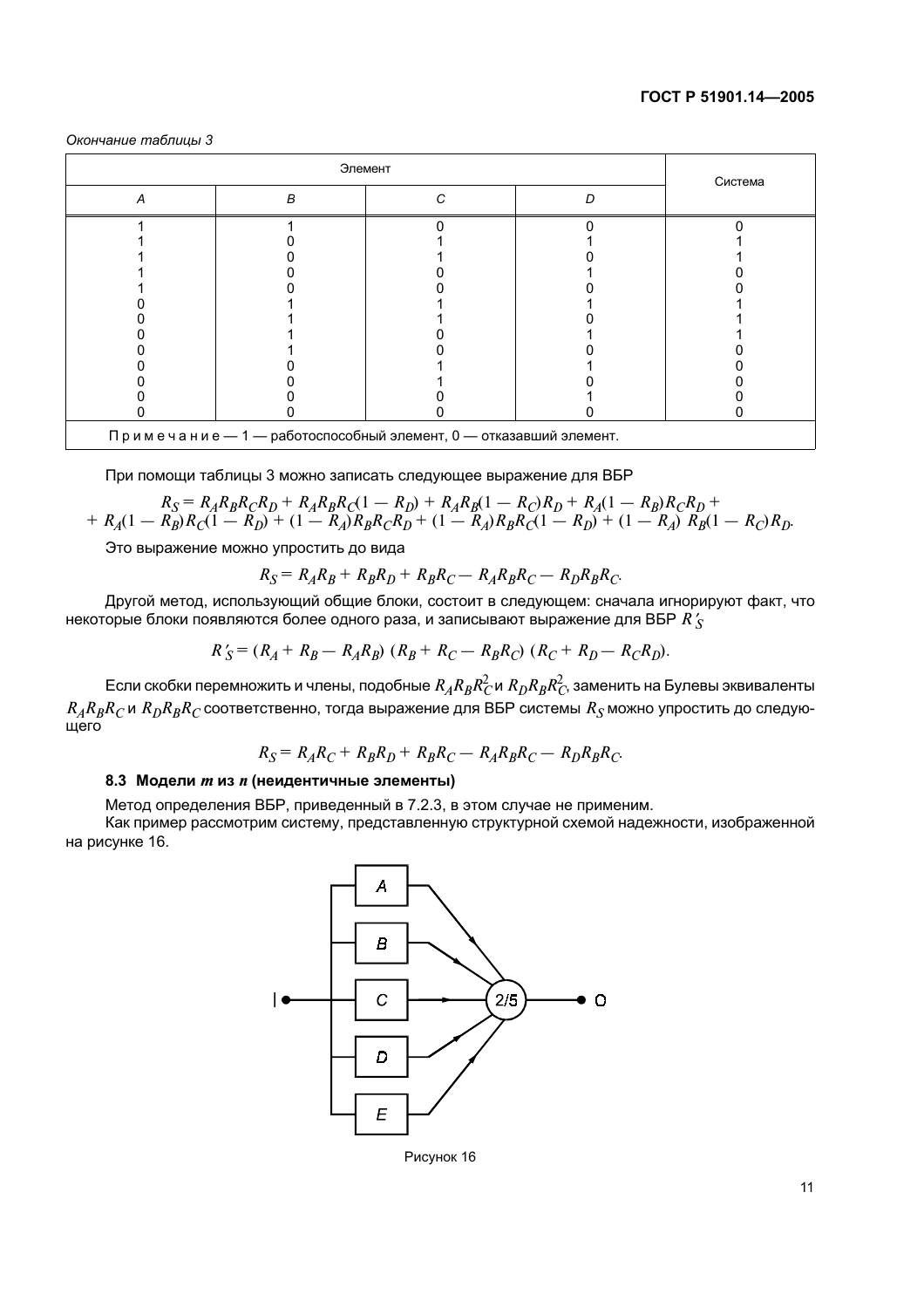## FOCT P 51901.14-2005

ВБР такой системы определяют методами, приведенными в 8.1.1 или 8.1.2. Метод, приведенный в 8.1.2, требует 32 входа. При этом вероятность отказа системы  $F_s$  может быть определена по следующей формуле

$$
F_S = (1 - R_A) (1 - R_B) (1 - R_C) (1 - R_D) (1 - R_E) + (1 - R_A) (1 - R_B) (1 - R_C) (1 - R_D) R_E + (1 - R_A) (1 - R_B) (1 - R_C) R_D (1 - R_E) + (1 - R_A) (1 - R_B) R_C (1 - R_D) (1 - R_E) + (1 - R_A) R_B (1 - R_C) (1 - R_D) (1 - R_E) + R_A (1 - R_B) (1 - R_C) (1 - R_E).
$$

ВБР системы определяют по формуле

$$
R_{\rm S} = (1 - F_{\rm S}).
$$

Примечание - В настоящее время появились более эффективные методы определения ВБР для рассматриваемого случая.

#### 8.4 Метод редукции

Иногда структурные схемы выглядят очень сложными. Но исследование позволяет сгруппировать блоки в более управляемые элементы; такие элементы должны быть статистически независимыми. Это означает, что никакие два (или более) управляемые элемента не могут содержать блок с одинаковым обозначением. Пример подобной структурной схемы изображен на рисунке 17.



Рисунок 17

Приведенная на рисунке 17 структурная схема может быть упрощена до изображенной на рисунке 18а путем оценки надежности четырех блоков  $X1$ ,  $X2$ ,  $X3$  и  $X4$  в соответствии с 8.1, 7.2.3, 8.2 и 7.2.3 соответственно. Структурная схема, изображенная на рисунке 18а может быть редуцирована до структурной схемы, изображенной на рисунке 18в.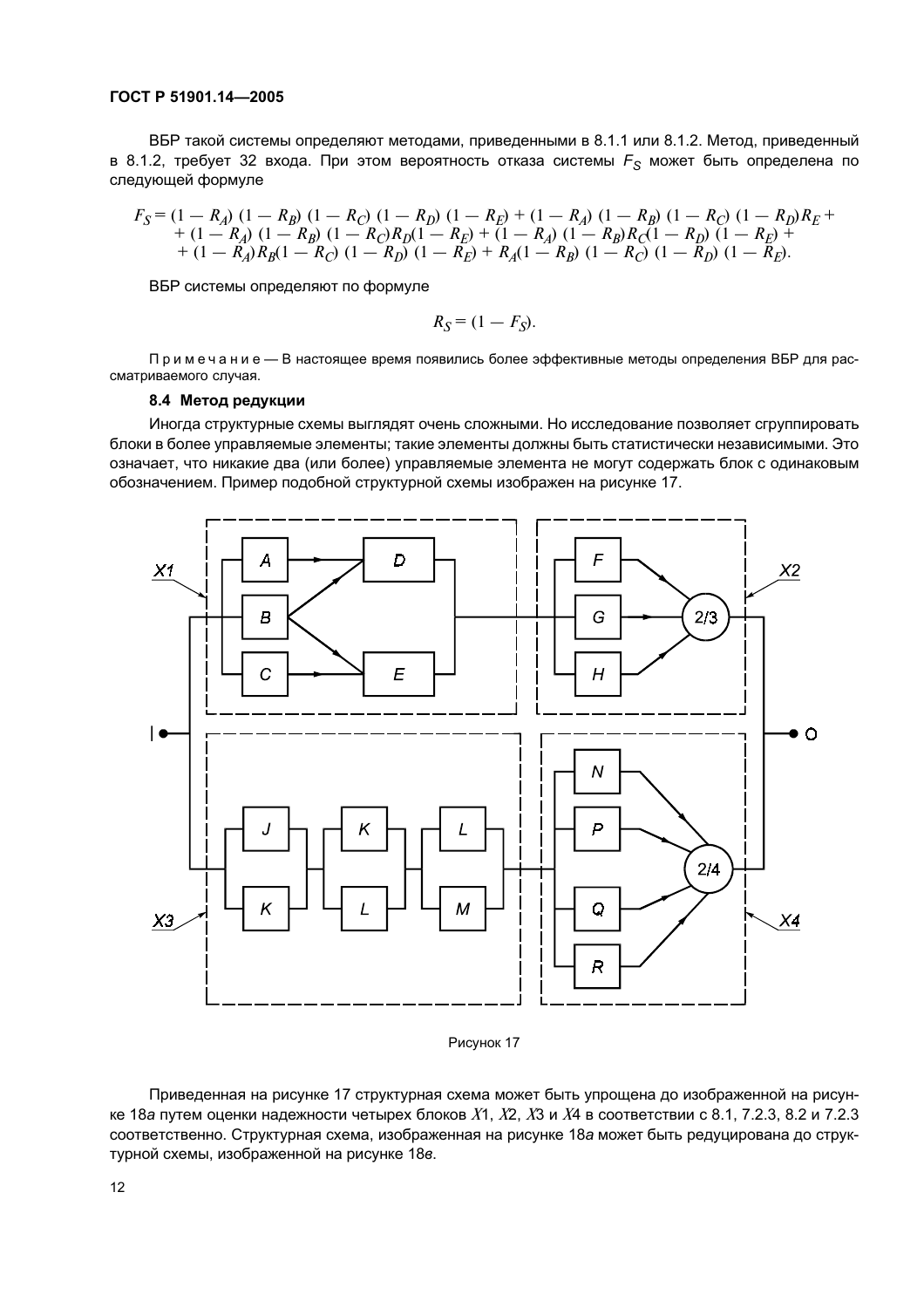

Следовательно, ВБР системы, структурная схема которой соответствует изображенной на рисунке 18 в. определяют в соответствии с 7.2.2 по формуле

$$
R_S = R_{X1}R_{X2} + R_{X3}R_{X4} - R_{X1}R_{X2}R_{X3}R_{X4}.
$$

## 9 Распространение метода на вычисление коэффициента технического использования

#### 9.1 Введение

В некоторых случаях все формулы и методы, приведенные в настоящем стандарте, допускается использовать для определения коэффициента технического использования. Для этого необходимо заменить обозначения ВБР на обозначения коэффициента технического использования.

## 9.2 Предположения

Метод вычисления коэффициента технического использования допускается применять в случае, если отказы и ремонт отдельных элементов независимы друг от друга. На практике это означает, что отказ любого элемента никоим образом не должен влиять на наступление отказа любого другого элемента и что должен иметься доступный бесконечный парк запасных частей и служб ремонта.

Другими словами, среднее время простоя любого элемента должно быть характеристикой только этого элемента и не должно зависеть от того, сколько других элементов отказало и нуждается в ремонте. На практике это означает, что необходимо уделять внимание схеме соединения элементов и тщательно проверять, является ли каждый элемент системы легко доступным и не влияет ли его состояние на другие элементы.

#### 9.3 Примеры

Предположим, что мы имеем систему, для которой определение отказа может быть смоделировано в соответствии со структурной схемой, представленной на рисунке 19.



Формула для определения ВБР системы  $R_S$ в соответствии с 7.2.2 имеет вид

$$
R_S = R_D (R_{A1} + R_{A2} - R_{A1} R_{A2}) (R_{B1} + R_{B2} - R_{B1} R_{B2}) (R_{C1} + R_{C2} - R_{C1} R_{C2}).
$$

Коэффициент технического использования элемента D обозначаем  $A<sub>D</sub>$ . Вместо A1, A2, B1, B2, C1 и С2 подставляем  $A_{A1}$ ,  $A_{A2}$ ,  $A_{B1}$ ,  $A_{B2}$ ,  $A_{C1}$  и  $A_{C2}$  соответственно и получаем формулу для определения коэффициента технического использования системы

$$
A_S = A_D (A_{A1} + A_{A2} - A_{A1}A_{A2}) (A_{B1} + A_{B2} - A_{B1}A_{B2}) (A_{C1} + A_{C2} - A_{C1}A_{C2}).
$$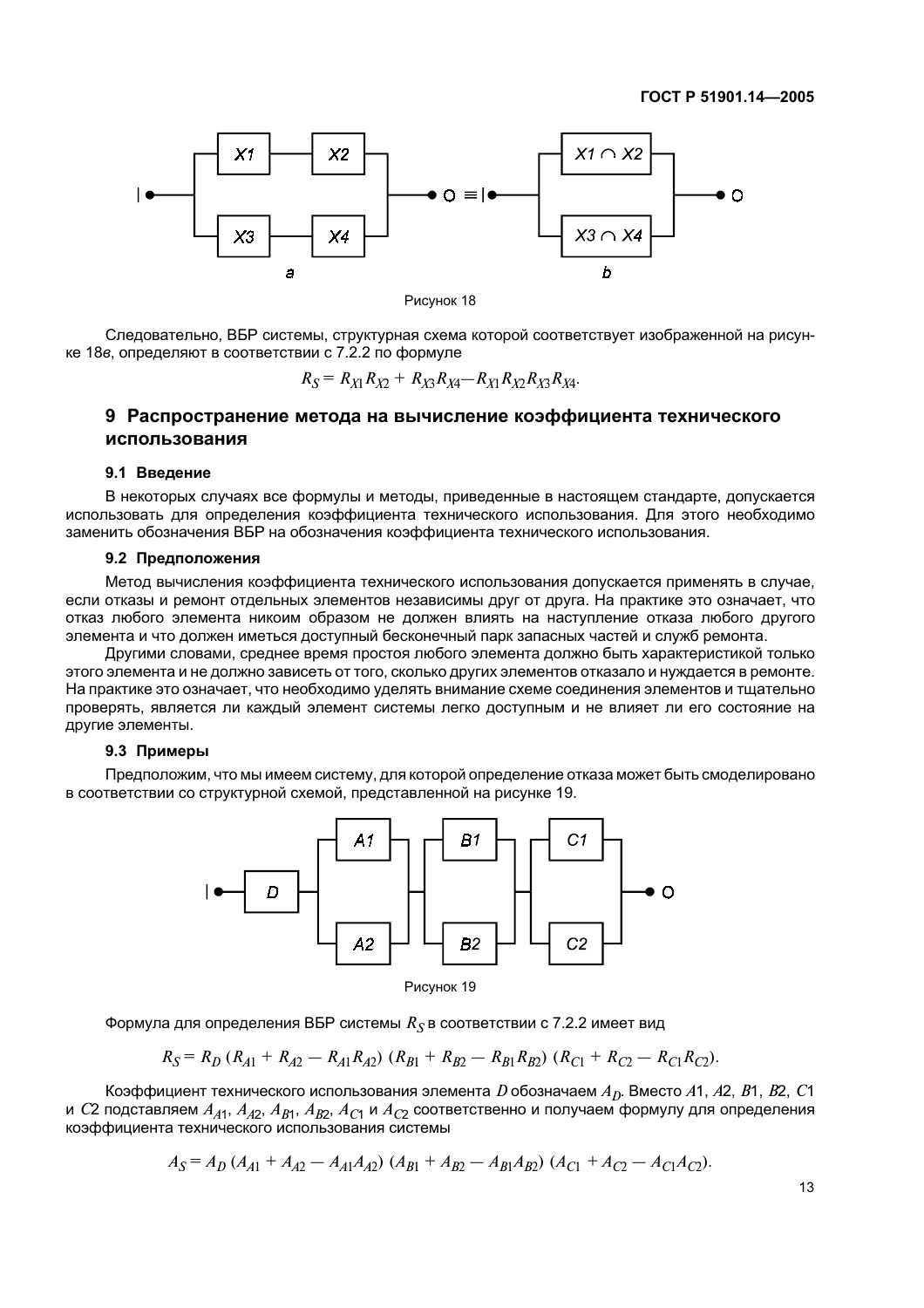## FOCT P 51901.14-2005

В качестве примера рассмотрим определение отказа системы, изображенной на рисунке 8. Соответствующая ВБР системы  $R_s$  приведена в 8.1.1.

$$
R_S = (R_{C1} + R_{C2} - R_{C1}R_{C2})R_A + (R_{B1}R_{C1} + R_{B2}R_{C2} - R_{B1}R_{C1}R_{B2}R_{C2})(1 - R_A).
$$

Следовательно, формула определения коэффициента технического использования должна быть следующей

 $A_S = (A_{C1} + A_{C2} - A_{C1}A_{C2})A_A + (A_{R1}A_{C1} + A_{R2}A_{C2} - A_{R1}A_{C1}A_{R2}A_{C2}) (1 - A_A).$ 

Следует заметить, что если интенсивности отказов и восстановлений элементов (обозначим их  $\lambda_A$ ,  $\lambda_B$ ,  $\lambda_C$  и  $\mu_A$ ,  $\mu_B$ ,  $\mu_C$ ) постоянны во времени, то ВБР определяют по формулам:

$$
e^{-\lambda_{A^t}}\!,\,e^{-\lambda_{B^t}}\!,\,e^{-\lambda_{C^t}}\!,
$$

а коэффициент технического использования определяют по формулам:

$$
\mu_A/(\mu_A + \lambda_A); \quad \mu_B/(\mu_B + \lambda_B); \quad \mu_C/(\mu_C + \lambda_C).
$$

#### 9.4 Заключение и общие замечания

Адаптация формул определения ВБР для вычисления коэффициента технического использования может быть очень полезной, но предположения, указанные в 9.2, должны быть тщательно проверены. Они дополняют предположения, необходимые для расчета по формулам ВБР. Предположения, необходимые для вычисления коэффициента технического использования, включают требование независимости отказов от времени и порядка появления. Когда это требование не выполняется или когда отказы и ремонты не являются независимыми, необходимо применять другие методы анализа работоспособности, например Марковский анализ.

#### Приложение А (обязательное)

#### Символы и обозначения

| Символы и обозначения                            | Смысловое значение                                                                                                                                                          |
|--------------------------------------------------|-----------------------------------------------------------------------------------------------------------------------------------------------------------------------------|
| R, R(t)                                          | ВБР (вероятность того, что элемент может исполнять требуемую функцию при<br>данных условиях для данного периода времени 0, t)                                               |
| $R_A$ , $R_B$                                    | ВБР блоков $A, B$                                                                                                                                                           |
| $R_{S}$                                          | ВБР системы                                                                                                                                                                 |
| n<br>$\boldsymbol{r}$                            | Количество способов выбора r элементов из n элементов (число сочетаний из n<br>элементов по r)                                                                              |
| $P_r(SS X)$ отказавший)                          | Условная вероятность безотказной работы системы при условии, что элемент $X$<br>отказал                                                                                     |
| SS                                               | Состояние работоспособности системы (используется в Булевых выражениях)                                                                                                     |
| SF                                               | Состояние отказа системы (используется в Булевых выражениях)                                                                                                                |
| A, B, C                                          | При использовании в Булевых выражениях эти величины, указывают, что<br>элементы $A, B, C$ находятся в работоспособном состоянии                                             |
| $\overline{A}$ , $\overline{B}$ , $\overline{C}$ | При использовании в Булевых выражениях эти величины указывают на то, что<br>элементы $A, B, C$ находятся в состоянии отказа                                                 |
| 0, 1                                             | Величины, используемые в таблицах истинности для обозначения работоспо-<br>собных и неработоспособных состояний и относящиеся к элементу, указанному в<br>заголовке столбца |

Таблица А.1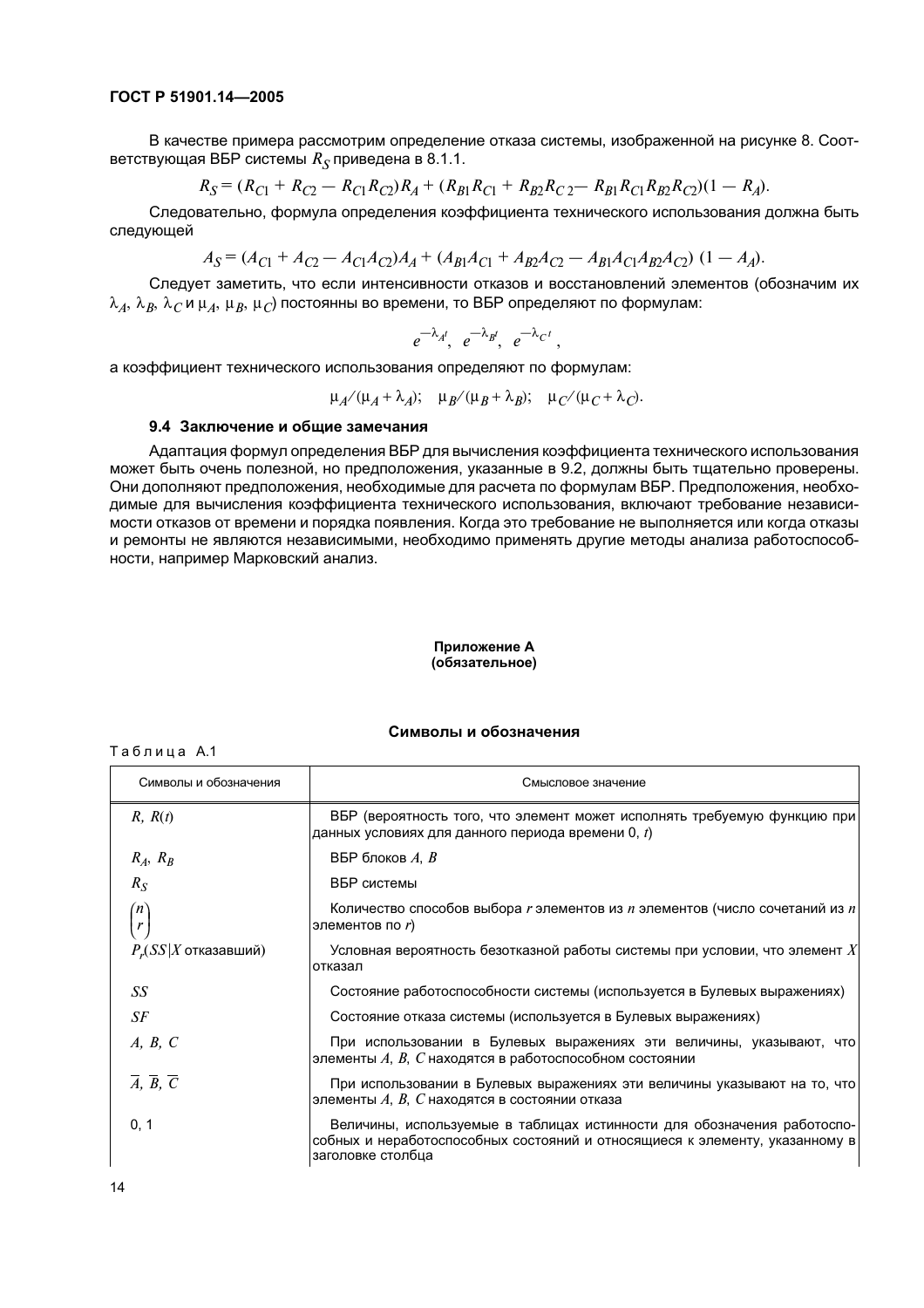#### Окончание таблицы А.1

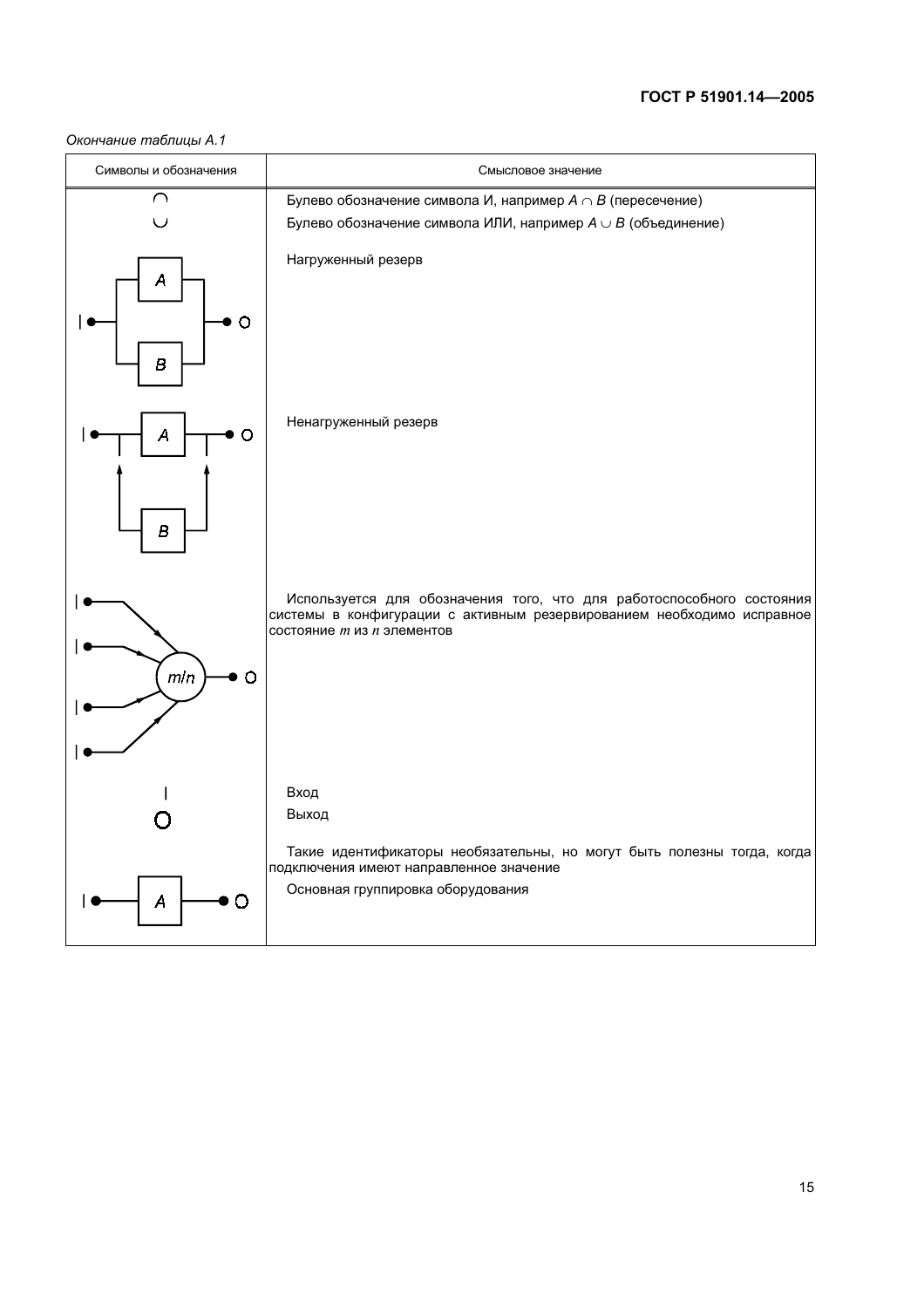#### Приложение В (справочное)

#### Расчетные формулы

#### Таблица В.1

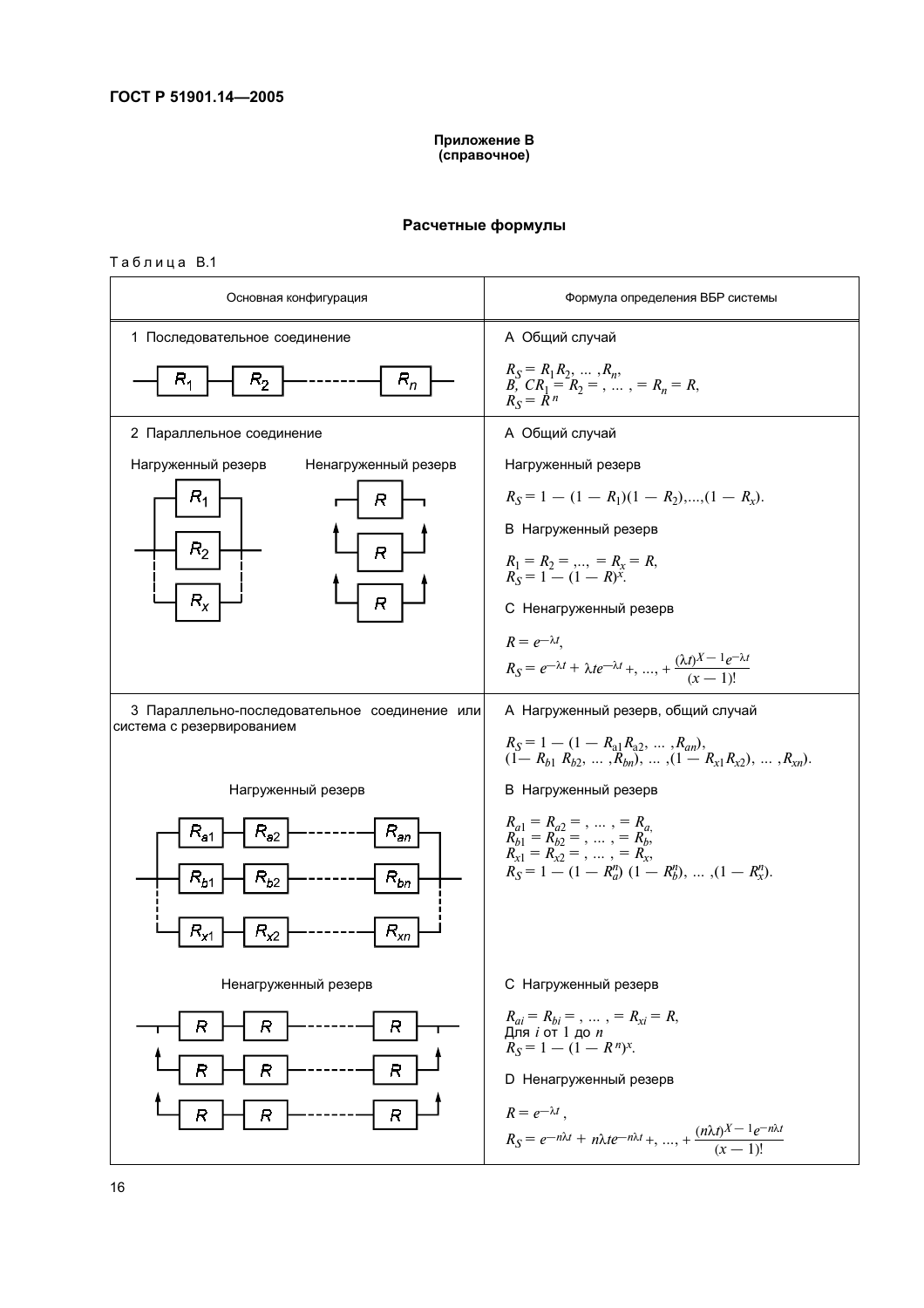Окончание таблицы В.1

| Основная конфигурация                                                                                                                                                                                    | Формула определения ВБР системы                                                                                                                                                                                                                                                                                                                                        |
|----------------------------------------------------------------------------------------------------------------------------------------------------------------------------------------------------------|------------------------------------------------------------------------------------------------------------------------------------------------------------------------------------------------------------------------------------------------------------------------------------------------------------------------------------------------------------------------|
| 4 Последовательно-параллельное<br>соединение<br>pe-<br>зервированных элементов                                                                                                                           | А Нагруженный резерв, общий случай<br>$R_S = (1 - (1 - R_{a1})(1 - R_{a2}), \dots, (1 - R_{ax}) \times (1 -$<br>$- (1 - R_{b1})(1 - R_{b2}), \ldots, (1 - R_{bv}) \times, \ldots, (1 - (1 -$<br>$(R_{n1})(1 - R_{n2}), \ldots, (1 - R_{nr}).$                                                                                                                          |
| Нагруженный резерв                                                                                                                                                                                       | В Нагруженный резерв                                                                                                                                                                                                                                                                                                                                                   |
| $R_{\sf a1}$<br>$\mathsf{R}_{b1}$<br>$R_{n\bar{1}}$<br>$R_{b2}$<br>$R_{n2}$<br>$R_{a2}$<br>$R_{ax}$<br>$R_{bx}$<br>$R_{nx}$                                                                              | $R_{a1} = R_{a2} = , \ldots , = R_{a},$<br>$R_{b1}^{u_1} = R_{b2}^{u_2} = \ldots$ , = $R_{b}^{u_3}$ ,<br>$R_{n1} = R_{n2} = \ldots$ , = $R_{n2}$<br>$R_S = (1 - (1 - R_a)^x)(1 - (1 - R_b)^x)$ ,,(1 - - (1 - R <sub>n</sub> ) <sup>x</sup> ).                                                                                                                          |
| R<br>R<br>R<br>R<br>R<br>$\overline{R}$<br>R<br>R<br>$\overline{R}$                                                                                                                                      | С Нагруженный резерв<br>$R_{ai} = R_{bi} = , \ldots , = R_{ni} = R.$<br>Для і от 1 до х<br>$R_S = (1 - (1 - R^x)^n)^n$ .<br>Предположим, что $x = 2$ и $R = e^{-\lambda t}$ , тогда<br>$R_S = (2e^{-\lambda t} - e^{-2\lambda t})^n$<br><b>D</b> Ненагруженный резерв<br>$R = e^{-\lambda t}$<br>$R_S = \left(\frac{\lambda_t}{e^n} + \frac{\lambda_t}{e^n}\right)^n.$ |
| 5 Резервированные элементы с подключением<br>$R_{an}$<br>$R_{\rm a1}$<br>$R_{\rm sw}$<br>$R_{\rm sw}$<br>$R_{b1}$<br>$R_{bn}$<br>$\mathsf{R}_{\mathsf{sw}}$<br>$R^{\,}_{\rm sw}$<br>$R_{xn}$<br>$R_{x1}$ | А Нагруженный резерв<br>$R_{ai} = R_{bi} =$ , , = $R_{xi} = R$ (исключая $R_{SW}$ ),<br>$R_S = (1 - (1 - R)(1 - RR_{SW})^{x-1})^n$<br>В Нагруженный резерв, $x = 2$ и<br>$R_{ai} = R_{bi} =$ , , = $R_{xi} = R = e^{-\lambda t}$ (исключая $R_{SW}$ ),<br>$R_S = e^{-\lambda t} + e^{-(\lambda + \lambda_{SW})t} - e^{-(2\lambda + \lambda_{SW})t}$                    |
|                                                                                                                                                                                                          |                                                                                                                                                                                                                                                                                                                                                                        |

Примечания

 $\begin{pmatrix} 0 & 0 & 0 & 0 \\ 0 & 0 & 0 & 0 \\ 0 & 0 & 0 & 0 \\ 0 & 0 & 0 & 0 \\ 0 & 0 & 0 & 0 \\ 0 & 0 & 0 & 0 \\ 0 & 0 & 0 & 0 \\ 0 & 0 & 0 & 0 \\ 0 & 0 & 0 & 0 \\ 0 & 0 & 0 & 0 \\ 0 & 0 & 0 & 0 \\ 0 & 0 & 0 & 0 \\ 0 & 0 & 0 & 0 \\ 0 & 0 & 0 & 0 \\ 0 & 0 & 0 & 0 \\ 0 & 0 & 0 & 0 \\ 0 & 0 & 0 & 0 \\ 0 & 0 & 0 &$ 

$$
R_{SW} \geq \frac{R_s}{R},
$$

где  $R_S$  соответствует системе 3С в таблице.

2 В случае, когда интенсивность отказов  $\lambda$  постоянна, допускается заменять  $R(t)$  на  $e^{-\lambda t}$ .